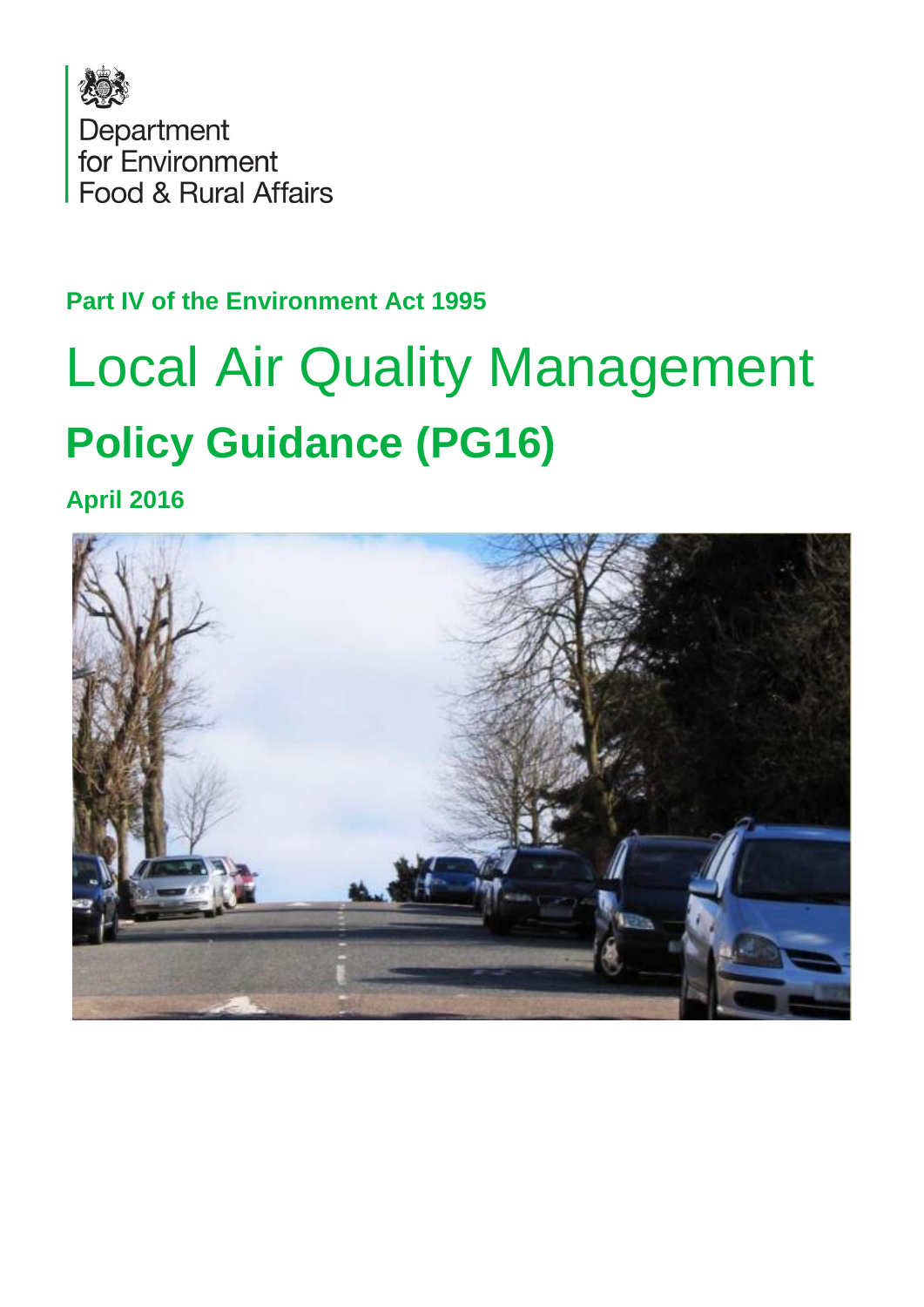

© Crown copyright 2016

You may re-use this information (excluding logos) free of charge in any format or medium, under the terms of the Open Government Licence v.3. To view this licence visit [www.nationalarchives.gov.uk/doc/open-government-licence/version/3/](http://www.nationalarchives.gov.uk/doc/open-government-licence/version/3/) or email [PSI@nationalarchives.gsi.gov.uk](mailto:PSI@nationalarchives.gsi.gov.uk)

This publication is available at [http://laqm.defra.gov.uk](http://laqm.defra.gov.uk/)

Any enquiries regarding this publication should be sent to us at

Defra

Area 2C, Nobel House

17 Smith Square

London

SW1P 3JR

Email: [air.quality@defra.gsi.gov.uk](mailto:air.quality@defra.gsi.gov.uk)

[www.gov.uk/defra](http://www.gov.uk/defra)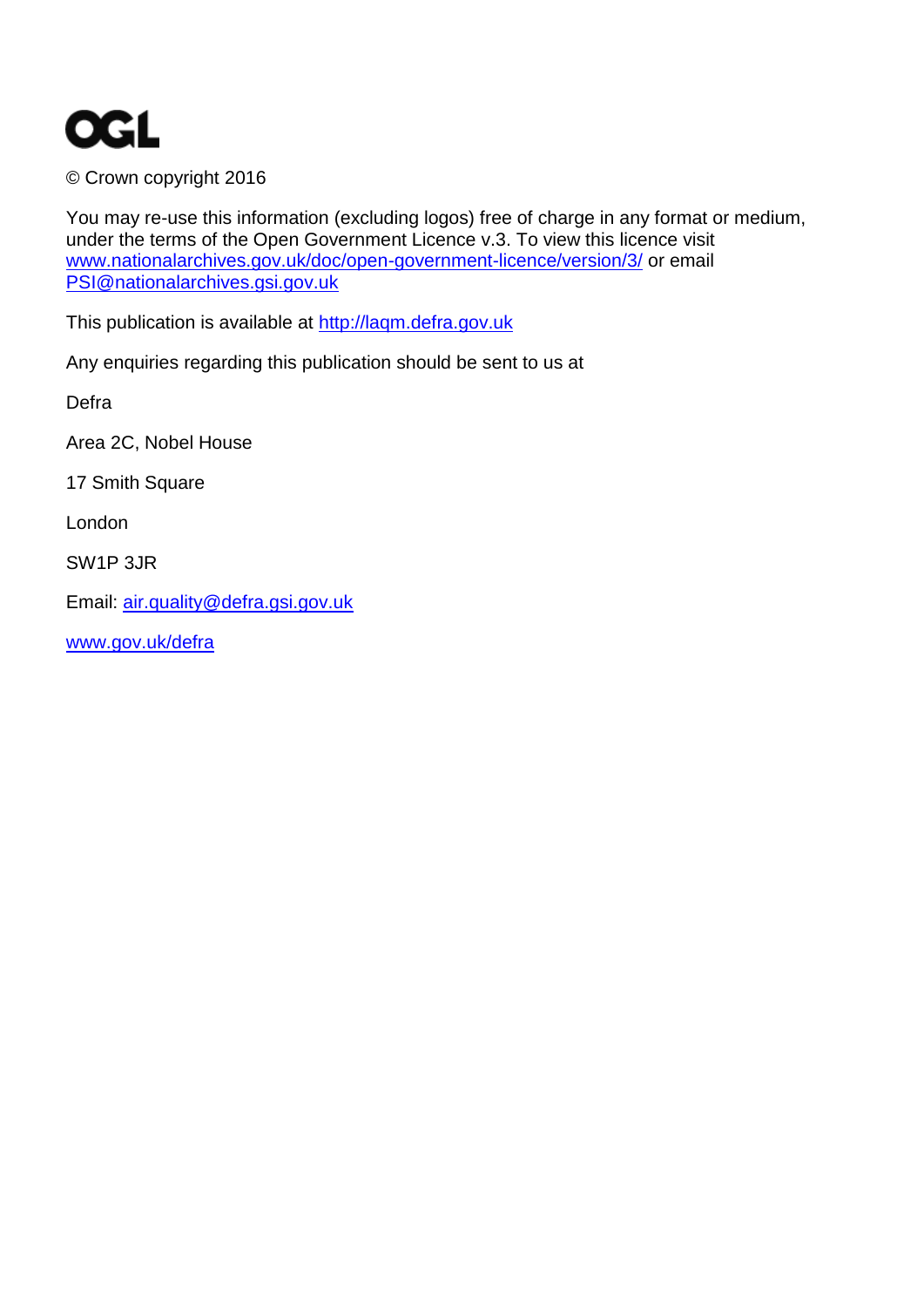### **Table of Contents**

| <b>Chapter 2: Local Air Quality Management Process - An Overview of</b>     |  |
|-----------------------------------------------------------------------------|--|
|                                                                             |  |
|                                                                             |  |
|                                                                             |  |
|                                                                             |  |
|                                                                             |  |
|                                                                             |  |
|                                                                             |  |
|                                                                             |  |
|                                                                             |  |
|                                                                             |  |
|                                                                             |  |
|                                                                             |  |
|                                                                             |  |
|                                                                             |  |
|                                                                             |  |
|                                                                             |  |
|                                                                             |  |
|                                                                             |  |
|                                                                             |  |
|                                                                             |  |
|                                                                             |  |
| Public Health Outcomes Framework (PHOF) - Healthy Lives; Healthy People  16 |  |
|                                                                             |  |
|                                                                             |  |
|                                                                             |  |
|                                                                             |  |
|                                                                             |  |
|                                                                             |  |
|                                                                             |  |
|                                                                             |  |
|                                                                             |  |
|                                                                             |  |
|                                                                             |  |
|                                                                             |  |
|                                                                             |  |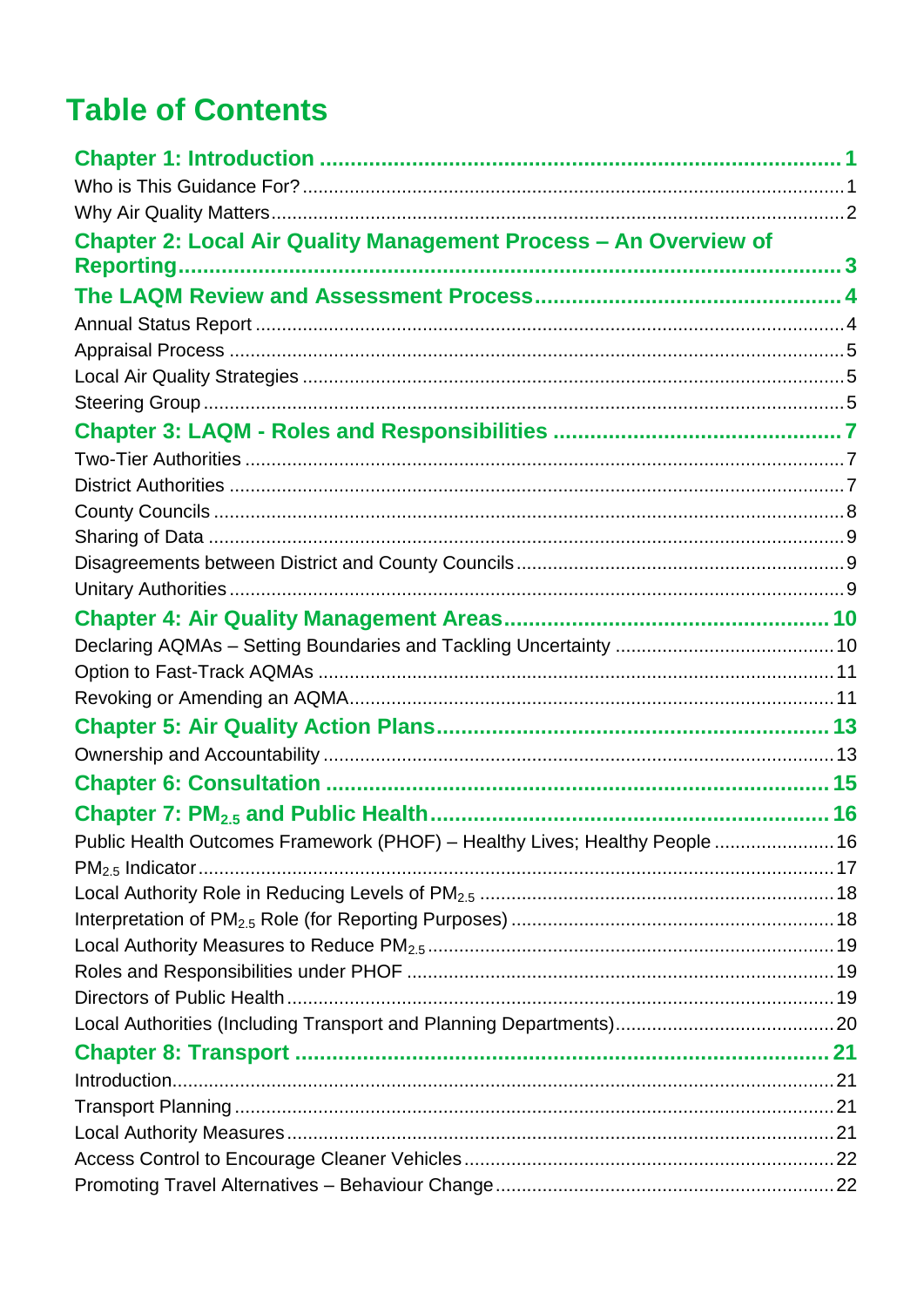| <b>Annex A: Air Quality Objectives Contained in the Air Quality</b> |    |
|---------------------------------------------------------------------|----|
|                                                                     | 33 |
| Annex B: Example Air Quality Management Area Order  34              |    |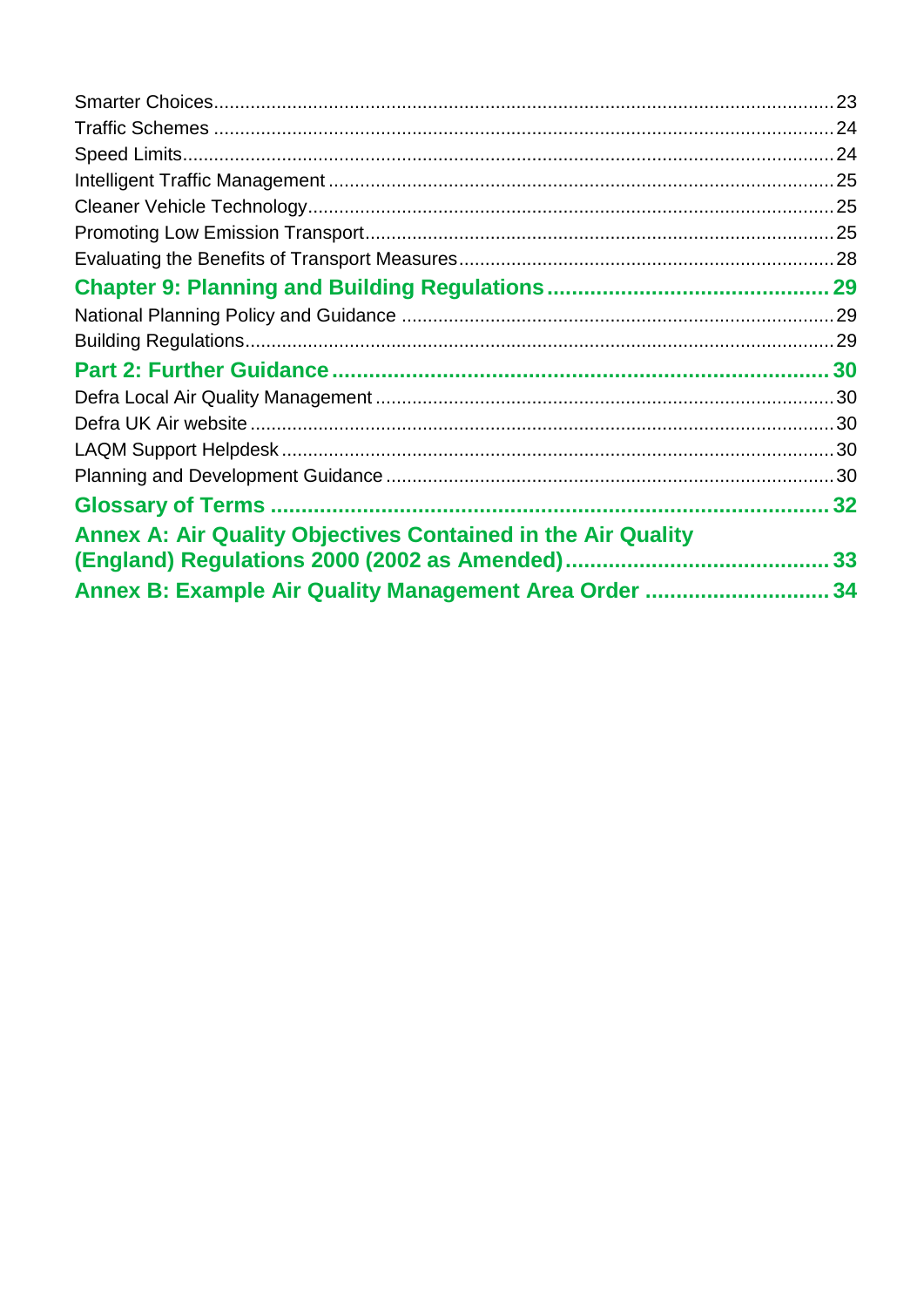### <span id="page-4-0"></span>**Chapter 1: Introduction**

- 1.1. Local authorities have a central role in achieving improvements in air quality. Their local knowledge and interaction with the communities that they serve mean that they are better able to know the issues on the ground in detail and the solutions that may be necessary or appropriate to the locality.
- 1.2. Through the Local Air Quality Management (LAQM) system local authorities are required to assess air quality in their area and designate Air Quality Management Areas (AQMAs) if improvements are necessary. Where an AQMA is designated, local authorities are required to produce an air quality Action Plan describing the pollution reduction measures it will put in place.
- 1.3. Currently, over 700 active AQMAs have been designated across UK local authorities, mostly for Nitrogen Dioxide  $(NO<sub>2</sub>)$ . England accounts for nearly 600 AQMAs. Action Plans have been put in place to address air quality, including any exceedances.
- 1.4. This guidance has been designed to maximise the public health benefits of local authority action, in particular on priority pollutants such as  $NO<sub>2</sub>$  and Particulate Matter ( $PM_{10}/PM_{2.5}$ ). A key element in streamlining the LAQM process is that while the quality of information is retained, the requirements are more consistent and less burdensome and enable local authorities to clearly point to the actions that are being or will be taken.

#### <span id="page-4-1"></span>**Who is This Guidance For?**

- 1.5. This guidance relates to local authorities in England only, excluding those in London who will be provided guidance separately by the Mayor of London. Supervision of the LAQM system in Greater London has been devolved to the Mayor of London, to whom powers to intervene and direct boroughs have been given under Part IV of the Environment Act 1995. The Secretary of State expects London boroughs to participate in the Mayor's London LAQM framework and have regard to any advice or guidance issued by the Mayor of London as to the performance of their functions under LAQM.
- 1.6. This guidance is statutory and all relevant Local Authorities (both district and county level) should have regard to it. The guidance applies to local authority action on air quality using available levers, including planning and transport responsibilities. In two tier authorities, it is directly relevant to both district and county councils who both have obligations under Part IV of the Environment Act (more information is set out in Chapter 3). It is also relevant to any external organisations who may wish to engage with the local authority to assist in the delivery of their statutory duties on managing air quality.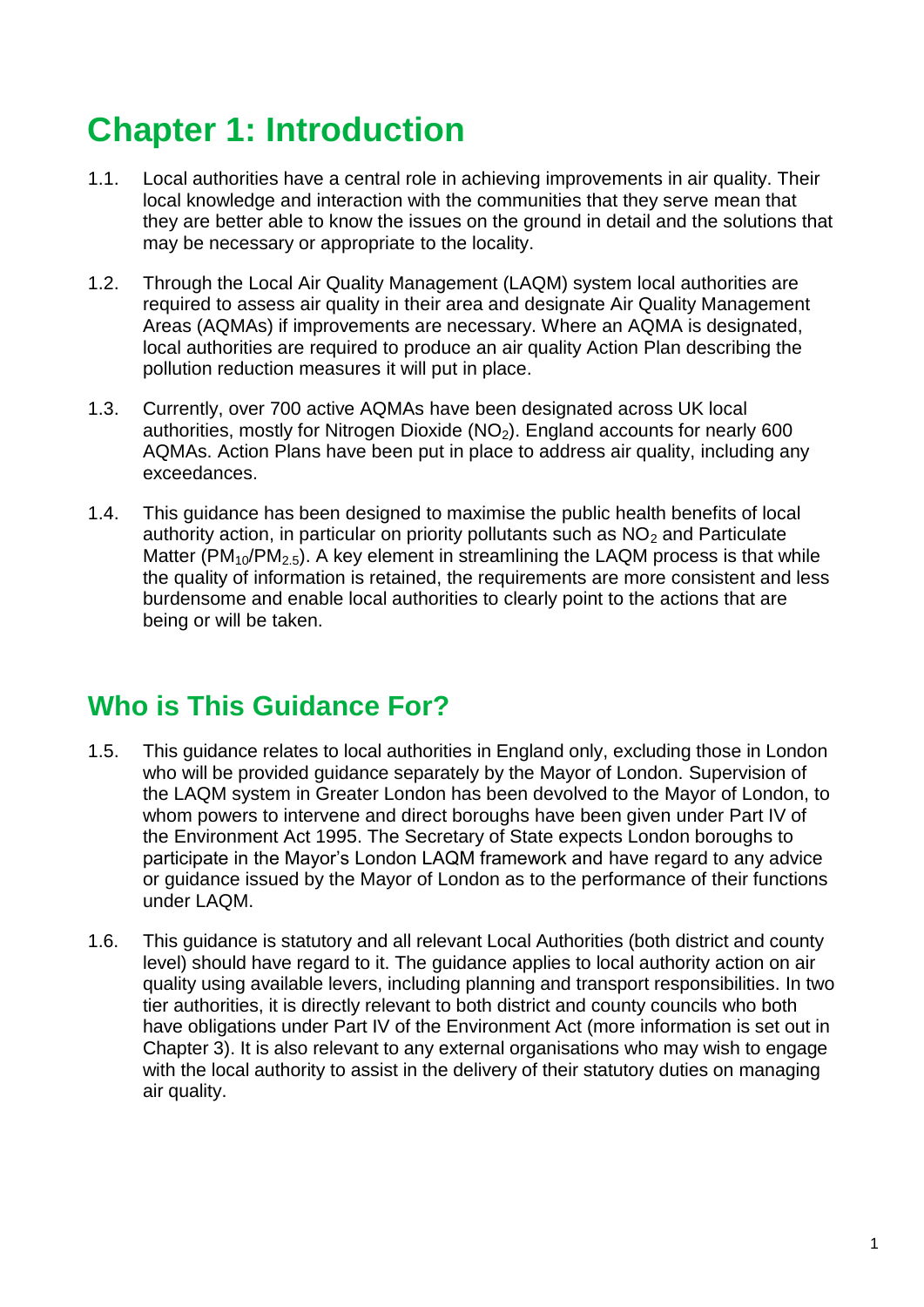### <span id="page-5-0"></span>**Why Air Quality Matters**

- 1.7. Through improving air quality we can reduce both the short term and the long term effects on people's health. It will have benefits to those who may find their conditions are made worse through exposure to air pollution, for example people with heart or lung conditions or breathing problems.
- 1.8. The evidence associating  $NO<sub>2</sub>$  with health effects has strengthened substantially in recent years, as noted by the Committee on the Medical Effects of Air Pollutants (COMEAP)<sup>1</sup>. It is estimated that the effects of  $NO<sub>2</sub>$  on mortality are equivalent to 23,500 deaths in the UK annually<sup>2</sup>. Many of the sources of  $NO<sub>2</sub>$  are also sources of particulate matter (PM). The impact of exposure to particulate matter pollution  $(PM_{2.5})$  is estimated to have an effect on mortality equivalent to nearly 29,000 deaths in the UK $3$ . The combined impact of these two pollutants represents a significant public health challenge.
- 1.9. Improving air quality will also reduce damage to water quality, biodiversity and crops. Oxides of Nitrogen can contribute to eutrophication of waterways affecting aquatic life. They can react in the atmosphere with volatile organic compounds to create ground level ozone which damages crops as well as having its own health impacts.
- 1.10. Tackling air pollution is a priority for Government. Action being taken to reduce  $NO<sub>2</sub>$ concentrations is set out in the Air quality plan for nitrogen dioxide ( $NO<sub>2</sub>$ ) in the UK<sup>4</sup>. We will achieve this by exploiting new, clean technologies, such as electric and ultra-low emission vehicles, to cut emissions and help our towns and cities function more smartly and efficiently. To spur further innovation we have opened up our data so that the whole country – people, businesses and the public sector – can use it to take better decisions and action. Local authorities have a key role to play delivering targeted pollution reduction measures at a local level.

<sup>1</sup> [Statement on the evidence for the effects of nitrogen dioxide on health](https://www.gov.uk/government/publications/nitrogen-dioxide-health-effects-of-exposure) 

<sup>&</sup>lt;sup>2</sup> Defra analysis using interim recommendations from COMEAP's working group on NO<sub>2</sub>. The working group made an interim recommendation for a coefficient to reflect the relationship between mortality and  $NO<sub>2</sub>$ concentrations (per  $\mu$ g/m<sup>3</sup>). COMEAP has not yet made any estimates of the effects of NO<sub>2</sub> on mortality. Any analysis will be subject to change following further analysis by the working group and consultation with the full committee.

<sup>&</sup>lt;sup>3</sup> [The Mortality Effects of Long-Term Exposure to Particulate Air Pollution in the United Kingdom](https://www.gov.uk/government/uploads/system/uploads/attachment_data/file/304641/COMEAP_mortality_effects_of_long_term_exposure.pdf)

<sup>4</sup> <https://www.gov.uk/government/collections/air-quality-plan-for-nitrogen-dioxide-no2-in-uk-2015>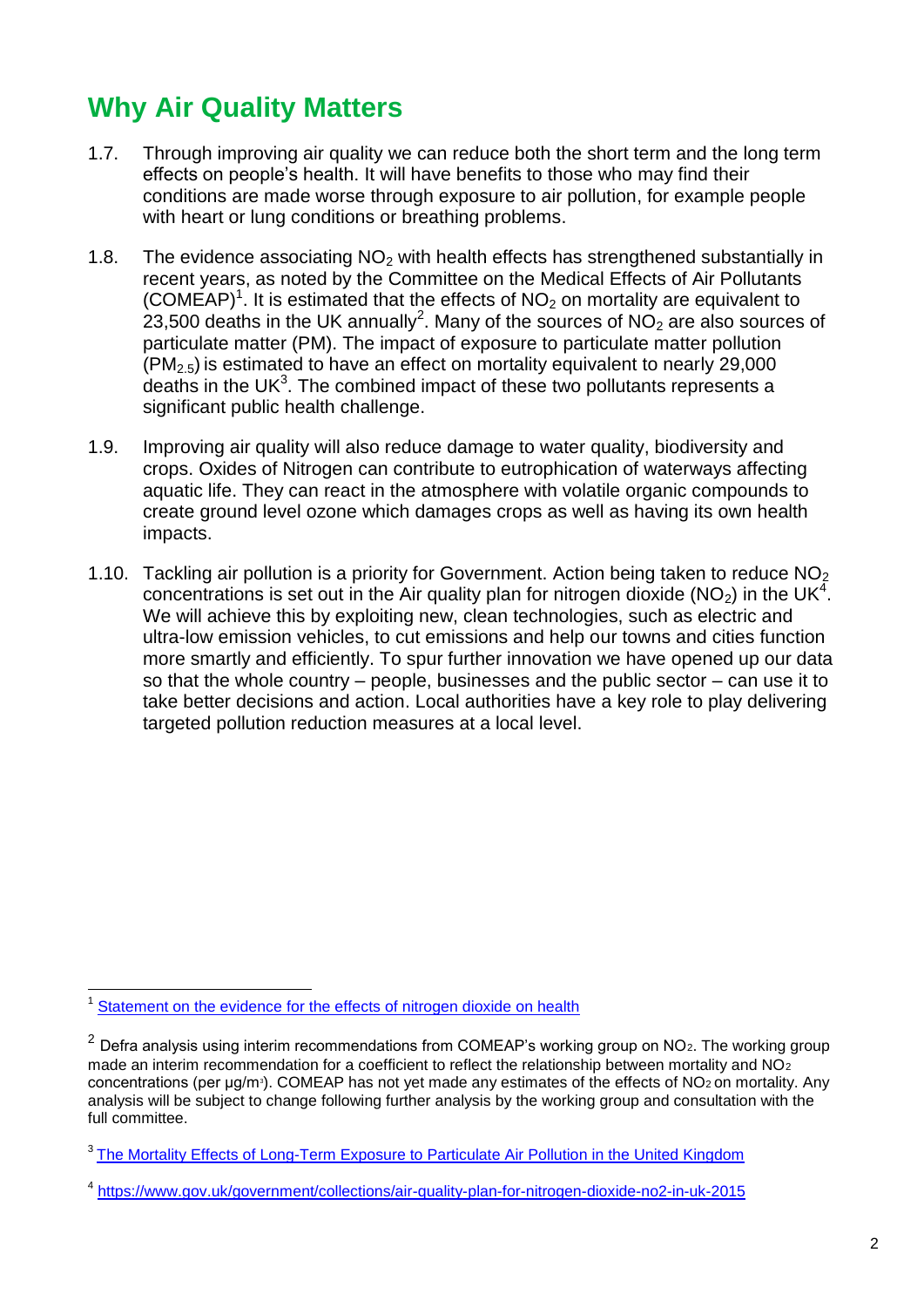### <span id="page-6-0"></span>**Chapter 2: Local Air Quality Management Process – An Overview of Reporting**

- <span id="page-6-1"></span>2.1 This chapter provides an overview of the LAQM process in England (excluding London). The Technical Guidance on LAQM (LAQM.TG16)<sup>5</sup> should be consulted for detailed information on Annual Status Reports (ASRs) and Action Plans.
- 2.2 The air quality objectives set out in the Air Quality (England) Regulations 2000, as amended by the Air Quality (England) (Amendment) Regulations 2002, provide the statutory basis for the air quality objectives under LAQM in England (see Annex A). Local Authorities in England are expected to report on  $NO<sub>2</sub>$ , PM<sub>10</sub> and SO<sub>2</sub> as standard within their ASRs. Government does not expect local authorities to report annually on Benzene, 1,3-butadiene, Carbon Monoxide and Lead as objectives for these pollutants have been met for several years and are well below limit values (see box below).
- 2.3 In addition to the objectives set in Regulations, Local Authorities have a new, flexible role in working towards reducing emissions and concentrations of  $PM<sub>2.5</sub>$  See Chapter 7 of this guidance and Chapter 2 of LAQM.TG16<sup>[5](#page-6-1)</sup> for further details.
- 2.4 Section 82 of the Environment Act 1995 provides that every local authority shall review the air quality within its area, both at the present time and the likely future air quality. Section 83 requires local authorities to designate an Air Quality Management Area (AQMA) where air quality objectives are not being achieved, or are not likely to be achieved, as set out in the Air Quality (England) Regulations 2000. Once the area has been designated, Section 84 requires the local authority to develop an Action Plan detailing remedial measures to tackle the problem within the AQMA. The core statutory requirements of the Act remain as set out above. However, this policy guidance sets out changes to the review and assessment framework.

#### **Benzene, 1,3-butadiene, lead and carbon monoxide (no requirement to report)**

The objectives for pollutants: benzene, 1,3-butadiene, lead and carbon monoxide have been met for several years and are well below limit values. Government accepts that, in the absence of any particular concerns in a local area, national monitoring is currently providing a sufficient basis for the review of these four pollutants under LAQM. On this basis, local authorities are not expected to report annually on these pollutants in their ASRs. Should a local authority choose to include one or more of these pollutants in their annual report due to local reasons or circumstances, they are free to do so. Where national monitoring or modelling indicates a significant deterioration in any of these pollutants either nationally or in a particular area, Government will inform affected local authorities of any changes in expectations around reporting.

 5 Local Air Quality Management Technical Guidance 2016 [\(http://laqm.defra.gov.uk/supporting](http://laqm.defra.gov.uk/supporting-guidance.html)[guidance.html\)](http://laqm.defra.gov.uk/supporting-guidance.html)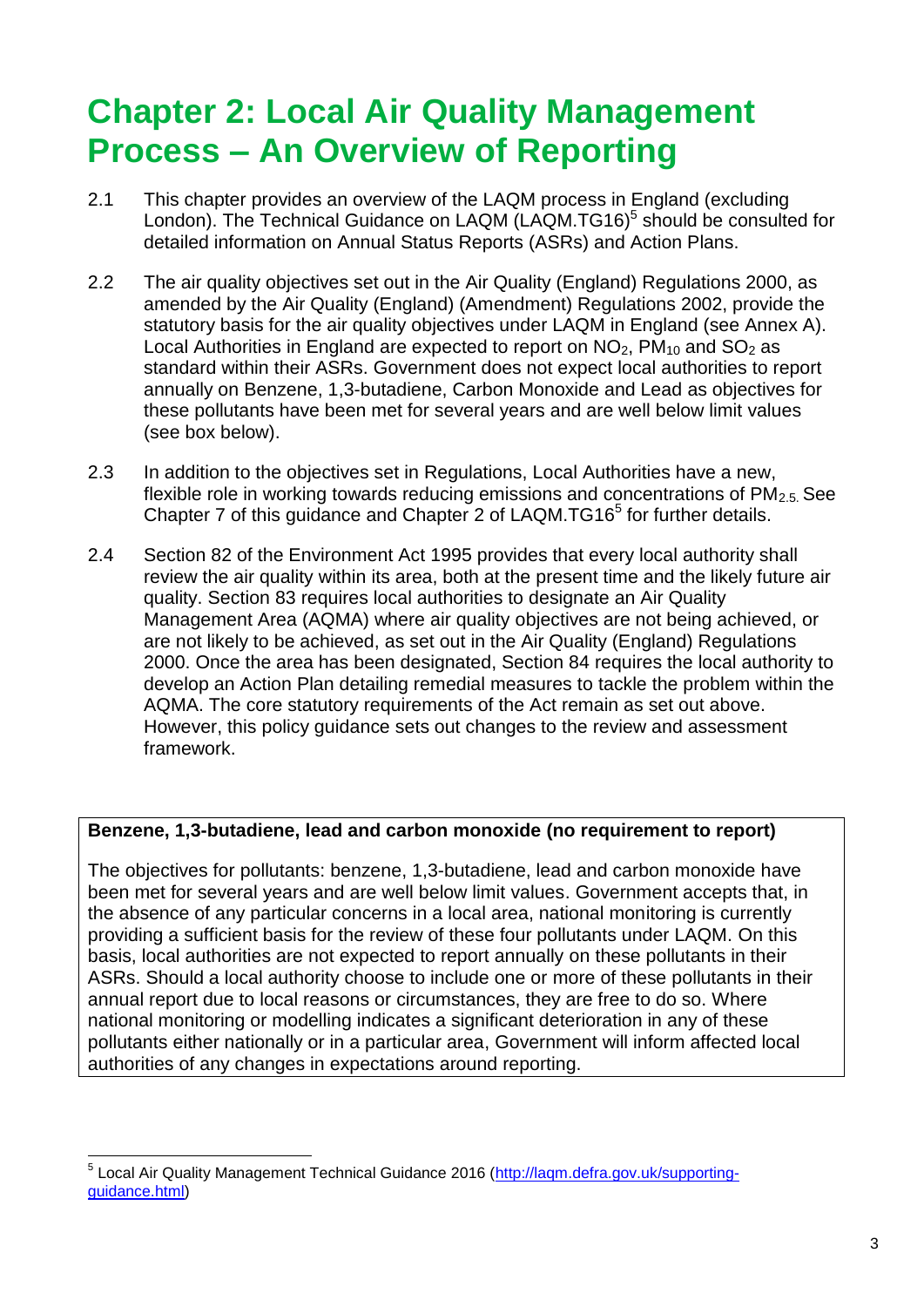### <span id="page-7-0"></span>**The LAQM Review and Assessment Process**

#### <span id="page-7-1"></span>**Annual Status Report**

- 2.5 Local authorities are required to submit an ASR each year and for the first year of operation of the new system, completed reports should be submitted by **30 June**. The template Local Authorities are expected to follow for this report is provided in Technical Guidance (LAQM.TG16). The overall aim of this document is to report on progress in achieving reductions in concentrations of emissions relating to relevant pollutants below air quality objective levels. It is also where local authorities identify new or changing sources of emissions.
- 2.6 On completion, local authorities should submit their report to the Secretary of State (Defra) for consideration<sup>6</sup>, who will provide comments back in a timely manner and to which the local authorities are expected to have regard. The report should also be made available to the public, local stakeholders, the Environment Agency, Highways England and other relevant departments/stakeholders. See Chapter 6: Consultation - for further information.
- 2.7 Core requirements of the  $ASR^7$ :
	- To report progress on the implementation of measures in the local air quality action plan and other measures and their impact in reducing concentrations below air quality objectives;
	- To provide a summary of monitoring/modelling data (either locally retrieved and/or from the national network) in order to assess the air quality situation in your area and likelihood of air quality breaches, and to provide the necessary evidence base for the impact of air quality measures;
	- To report on significant new developments that might affect local air quality; and
	- To present information in a public-facing executive summary for the lay reader so that the local public can more easily engage with local air quality issues and measures taken to improve it.
- 2.8 The production of the ASR replaces the reporting procedure under the former system. It maintains the key elements of the previous approach. That is, if an authority identifies a risk that an air quality objective is or will be exceeded at a relevant location the local authority is required to move to declaring an AQMA either through a fast-track process (see para 4.6) or following additional evidence gathering. Any additional evidence gathered should be proportionate and ideally take no longer than 4 months.
- 2.9 Once an AQMA has been designated, an Action Plan should ideally be prepared within **12 months** following the date of designation. Progress on the Action Plan should be included in the annual report.

 6 <http://laqm.defra.gov.uk/1rsw/>

 $7$  Annexes may be added to the ASR for additional information if required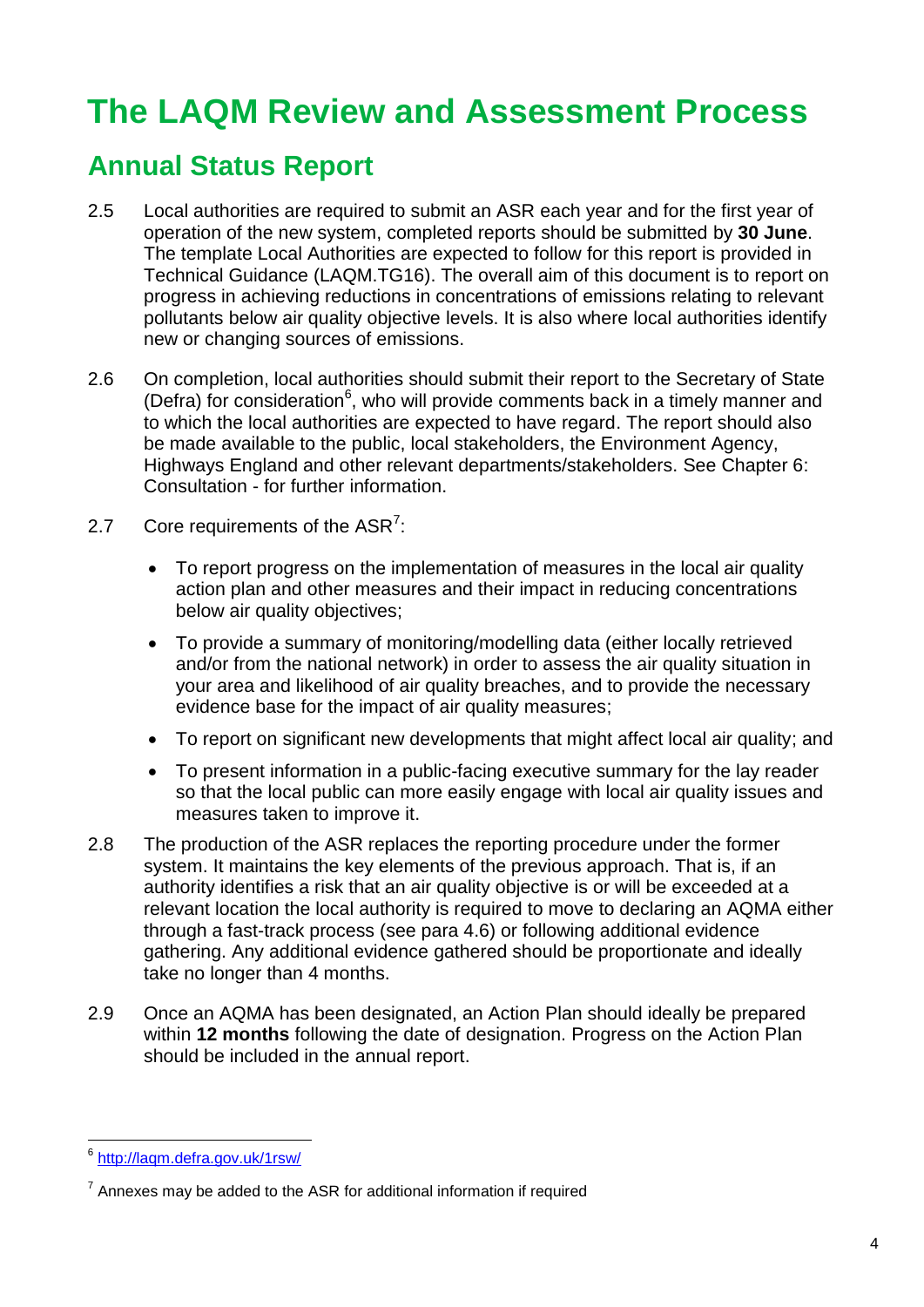2.10 The new report allows Local Authority to focus their work on putting in place actions to improve local air quality by streamlining reporting to Government.

#### <span id="page-8-0"></span>**Appraisal Process**

2.11 If Defra has concerns regarding the conclusions in a local authority's report, the authority will be invited to provide written comments justifying their decision within a specified deadline set out in the appraisal letter.

#### <span id="page-8-1"></span>**Local Air Quality Strategies**

- 2.12 It is recommended that all local authorities, particularly those that have not had to designate AQMAs or do not expect to designate an AQMA in the future, but who have areas at risk of exceedance, should consider drawing up an Air Quality Strategy.
- 2.13 As  $PM_{2.5}$  is a pollutant for which there is no recognised safe level<sup>8</sup> and for which there is significant public health concern, it would be appropriate for local authorities to set out how they are addressing this pollutant in any Air Quality Strategy including any links with the Public Health Outcome Framework (Chapter 7). The ASR provides the opportunity for the authority to report on the development of its strategy, or where the strategy is in place, to report on its progress.

#### <span id="page-8-2"></span>**Steering Group**

- 2.14 As soon as an air quality issue has been identified it is recommended that a steering group is formed to include all the main parties involved in developing either Action Plans or Air Quality Strategies. It is recommended that the Chair is of sufficient seniority to ensure that the outputs from the group are being taken forward. Where significant action is required from a county council to resolve the air quality issues, it would be beneficial to have a senior county council representative as co-chair. Membership of the group could include the Environment Agency, Highways England and local businesses and interest groups. Once the strategies and Plans have been published, the steering group can be retained to monitor progress and troubleshoot if necessary should difficulties in implementation arise. More information on the role of the steering group is provided in LAQM.TG16.
- 2.15 The public health impacts of poor air quality are well documented. We would expect the highest level of support from local authorities (e.g. Chief Executive and Council level) to ensure that all parts of a local authority are working effectively together. The public can be given further confidence that the work being taken forward to tackle air quality is supported at the highest level through engagement in and sign-off of Action

<sup>&</sup>lt;sup>8</sup>[https://www.gov.uk/government/uploads/system/uploads/attachment\\_data/file/304641/COMEAP\\_mortality\\_](https://www.gov.uk/government/uploads/system/uploads/attachment_data/file/304641/COMEAP_mortality_effects_of_long_term_exposure.pdf) [effects\\_of\\_long\\_term\\_exposure.pdf](https://www.gov.uk/government/uploads/system/uploads/attachment_data/file/304641/COMEAP_mortality_effects_of_long_term_exposure.pdf)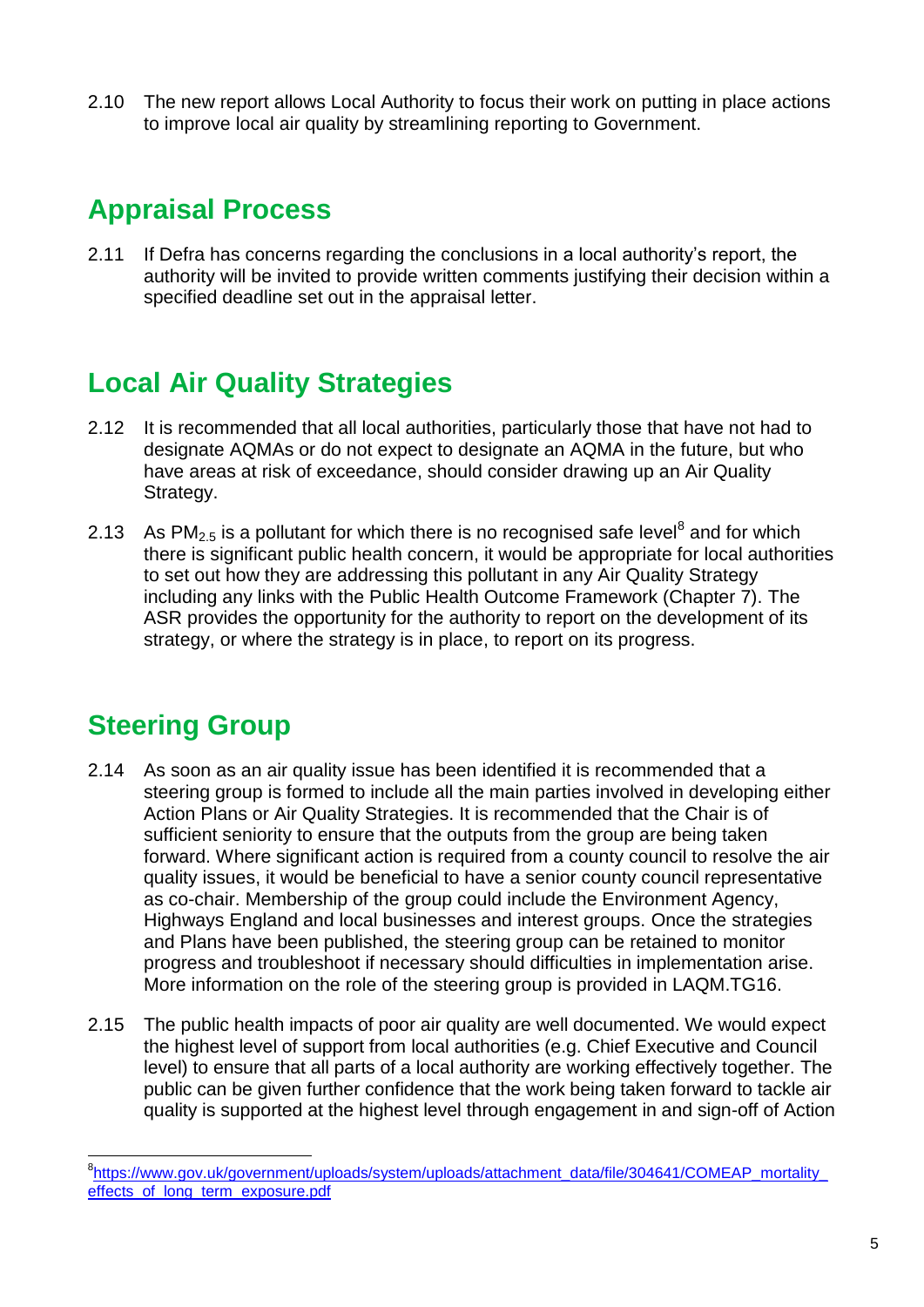Plans and annual reports by both the Chief Executive and also the heads of the main departments involved e.g. environmental health, planning, transport and public health.



#### **Figure 1 ‒ The Review and Assessment (Reporting) Process<sup>9</sup>**

<sup>9</sup> The single Annual Status Report (ASR) replaces the previous 3-yearly cycle of reporting, removing the need to compile Updating and Screening Assessments (USAs), Detailed Assessments, Further Assessments, Progress Reports and Action Plan Progress Reports. [Action Plans remain as separate] \*We will review the effectiveness of the revised submission date after the first year of the new reporting system.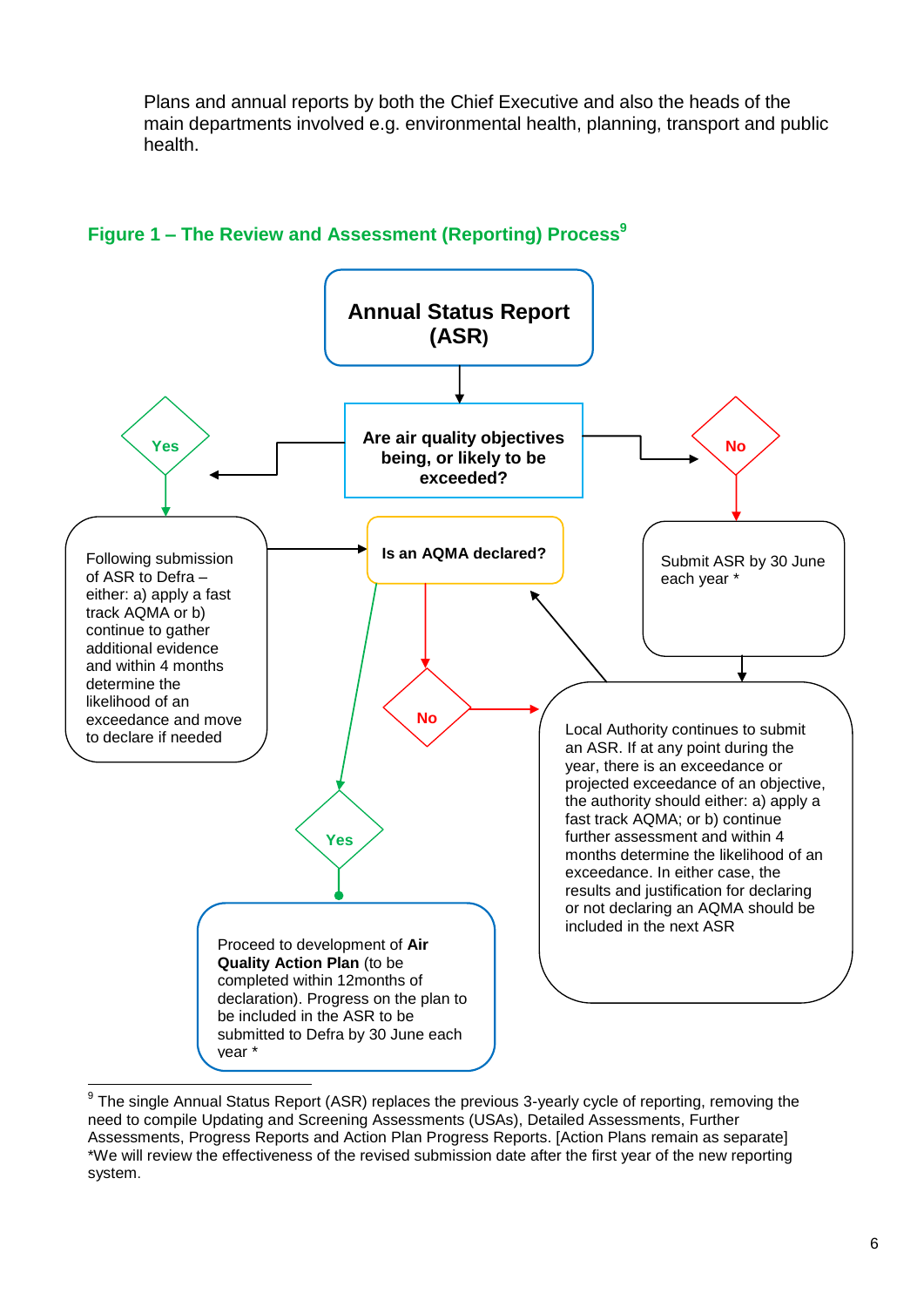### <span id="page-10-0"></span>**Chapter 3: LAQM - Roles and Responsibilities**

3.1 Part IV (Sections 80 to 91) and Schedule 11 of the Environment Act sets out the legal obligations on local authorities in relation to  $LAQM^{10}$ . This chapter sets out the main responsibilities of local government with particular respect to two-tier authorities. For two-tier and unitary authorities, it is expected that all departments across the authority/ies should work together to identify suitable measures to address air quality. This includes measures in relation to local transport, highways, land use planning, environmental health and public health.

#### <span id="page-10-1"></span>**Two-Tier Authorities**<sup>11</sup>

3.2 More than 200 local areas are governed by two-tier authorities e.g. a district council and a county council, each of which have powers and functions that are important in tackling air quality. There are obligations on both district and county councils within Part IV of the Environment Act. In summary, although district councils prepare the annual reports and Action Plans under LAQM, the Secretary of State expects lower and upper tier councils to work together to develop their content and, with respect to Action Plans, ensure that all necessary measures to address air pollution in their local area are included.

#### <span id="page-10-2"></span>**District Authorities**

- 3.3 Under section 82 of Part IV of the Environment Act district councils should carry out periodic review and assessment of air quality within their area. The results of this review and assessment should be set out in the ASR.
- 3.4 Under section 83 the district council is required to designate an AQMA when as a result of the review and assessment that it has carried out, it appears that any of the air quality objectives are not being achieved. The district council may amend or revoke an area as appropriate in the light of subsequent reviews.
- 3.5 Under section 84, as amended by the Deregulation Act 2015 Part 4 of Schedule 13, once an AQMA has been designated the district council should prepare an Action Plan that sets out how it will achieve the air quality standards or objectives for the area that it covers. The district council should provide information on the timescales for the achievement of measures that it can take under the powers that it has. Relevant powers and mechanisms include environmental health functions including those concerning the Clean Air Act (e.g. the ability to declare smoke

<sup>10</sup> <http://www.legislation.gov.uk/ukpga/1995/25/part/IV>

 $11$  For the purposes of this document when discussing two tier authorities we refer to district or county councils: where we discuss district councils this covers any council that is classified as a lower tier council; and where we discuss county councils, this covers any council that is classified as an upper tier council. Unitary authorities also include metropolitan districts.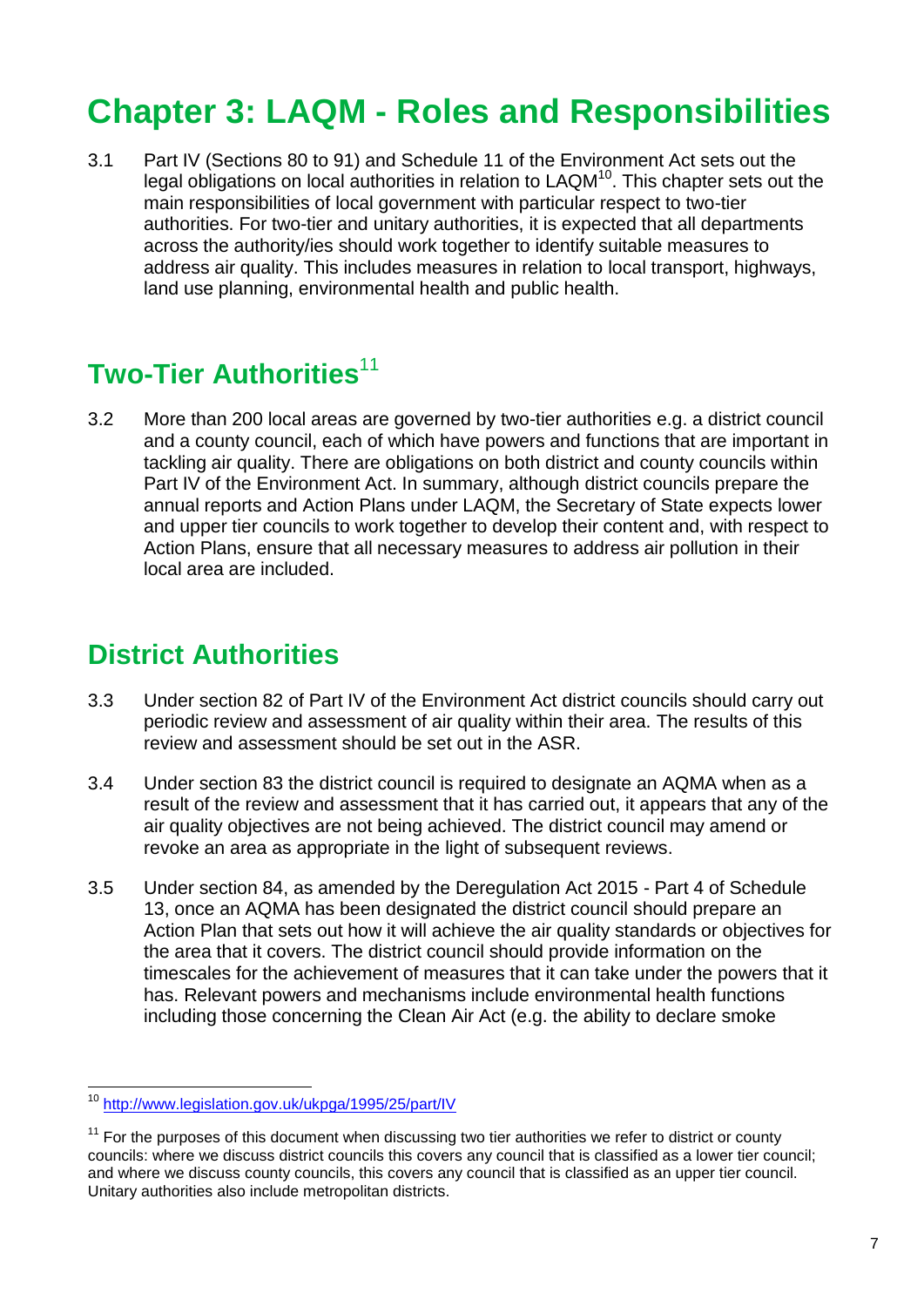control areas) and land use planning. The Action Plan should be in place within 12 months of the district council identifying the need for one.

- 3.6 Engagement with the county council should take place at the start of the process. In reviewing and assessing air quality in a local authority area or preparing an Action Plan, the district council should take into account any recommendations made to it by the county council. It may not agree with these recommendations (see para 3.14).
- 3.7 The district council should consult on its Action Plan (Chapter 5), and is expected to make a copy of the Plan and ASR freely available for public inspection – e.g. on their website.

### <span id="page-11-0"></span>**County Councils**

<u>.</u>

- 3.8 County councils have a number of obligations under LAQM as set out below and in practice they have to proactively engage with the district council as soon as an air quality issue is identified.
- 3.9 Where a district council is preparing an Action Plan, county councils are obliged under section 86(3) to submit measures related to their functions (i.e. local transport, highways and public health) to help meet air quality objectives in their local area. These measures will be for inclusion in the Action Plan being developed (or Plans that undergo revisions) and should include the timetable for implementation of measures to be adopted. Under section 3.1 of the Air Quality (England) Regulations 2000, submission of these proposals should take place within at the latest nine months of first being consulted on the Action Plan by the district council. Earlier responses from County Councils are encouraged in order not to delay the completion of the Action Planning process.
- 3.10 There is now very strong evidence on the significant contribution of transport emissions to air pollution in urban areas $12$  and the Government expects county councils to bring forward measures in relation to addressing the transport impacts in its area for inclusion in any Action Plan.
- 3.11 The county council is a consultee to ASRs and Action Plans. Under section 86(2) the county council may make recommendations to the district council in relation to any review and assessment of air quality or development or amendment of Action Plans in the local authority area.
- 3.12 **As a result of the obligations set out above, the Secretary of State would expect county councils to actively engage at all stages of review, assessment and action planning in relation to LAQM in its area. Early engagement will not only ensure a more effective Action Plan but should ensure that no unnecessary costs or resources are spent on collecting and sharing the necessary information or securing agreements too late in the process.** The role of a steering group (Chapter 2) will be important in securing support across both tiers

<sup>&</sup>lt;sup>12</sup> Air Pollution in the UK publication series, Defra:<http://uk-air.defra.gov.uk/library/annualreport/index> : Trends in  $NO<sub>x</sub>$  and  $NO<sub>2</sub>$  emissions and ambient measurements in the UK, Kings College London, University of Leeds, AEA, 2011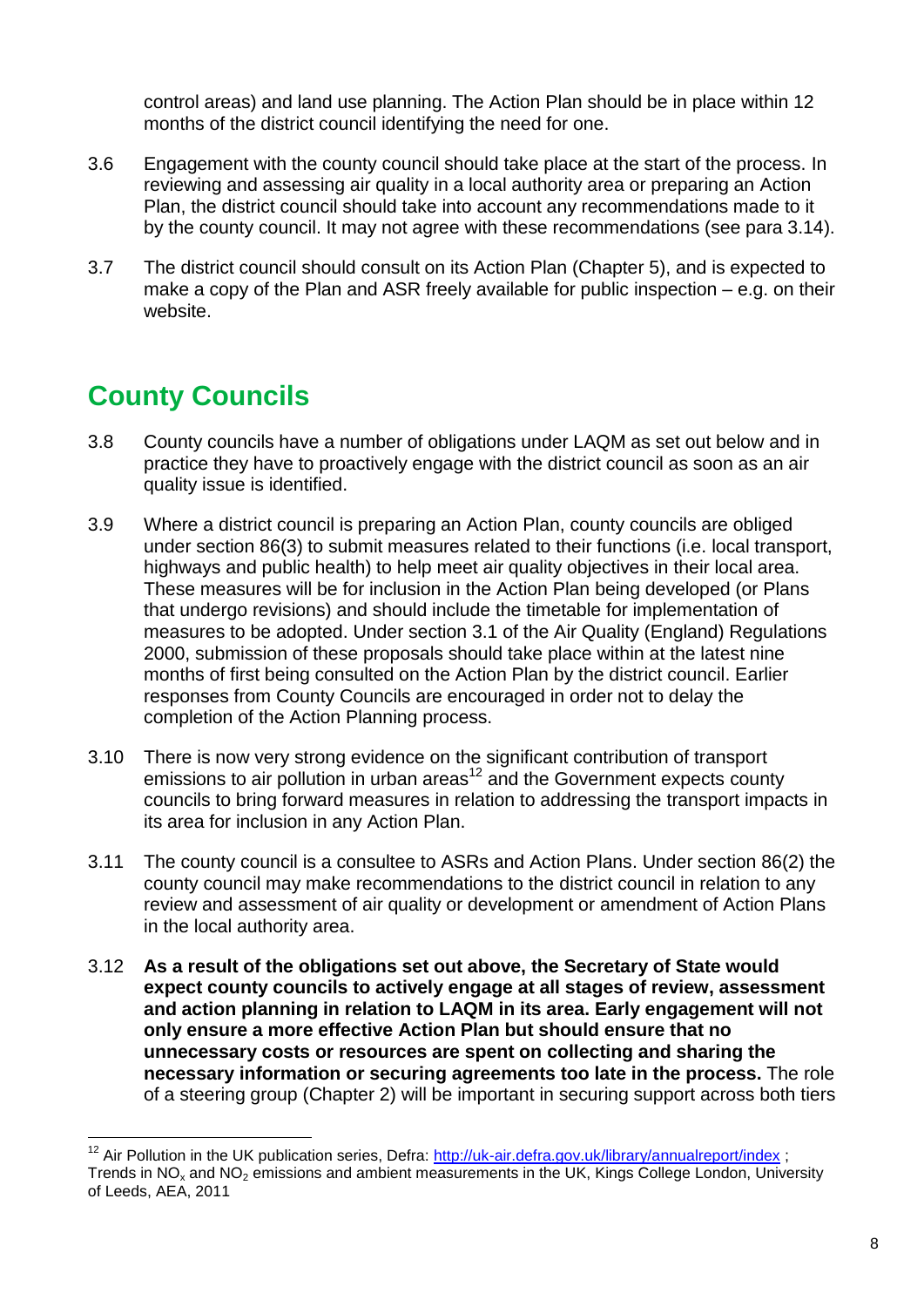of local government, and other bodies with an interest. It is expected that county councils will actively participate in such a group, including attendance of individuals from the key departments, such as transport.

#### <span id="page-12-0"></span>**Sharing of Data**

3.13 Under Schedule 11 of the Environment Act, where a local authority (district or county) makes a reasonable request of information from another local authority to enable it to carry out any of its functions relating to LAQM, it is the duty of the council to provide that information. The council that provides that information is also entitled to recover the reasonable costs of doing so. However, we would hope that in the spirit of cooperation and working together to improve air quality in a local area, that unless such a request is particularly onerous to meet, councils would not feel the need to charge each other for the production of information beneficial to their local area.

#### <span id="page-12-1"></span>**Disagreements between District and County Councils**

- 3.14 Under section 84(5) where there is disagreement between the county council and the district council in relation to the content of an Action Plan, either the district or county council can refer the issue to the Secretary of State for Environment, Food and Rural Affairs. The Secretary of State may choose to accept or reject the disputed Action Plan (with or without modifications) and it may not be finalised until a decision from the Secretary of State has been made.
- 3.15 When seeking the Secretary of State's assistance in resolving an issue, we would expect county and district councils to demonstrate that they have taken all reasonable steps to resolve such a dispute, prior to a referral to the Secretary of State being made.

#### <span id="page-12-2"></span>**Unitary Authorities**

3.16 For unitary authorities roles and responsibilities are more straightforward. In effect all duties are placed on the authority and it is for it to determine which department is responsible for the production of the reports and Action Plans. In developing the Action Plan it should bring forward measures to address air quality covering the functions for which it has powers or responsibilities.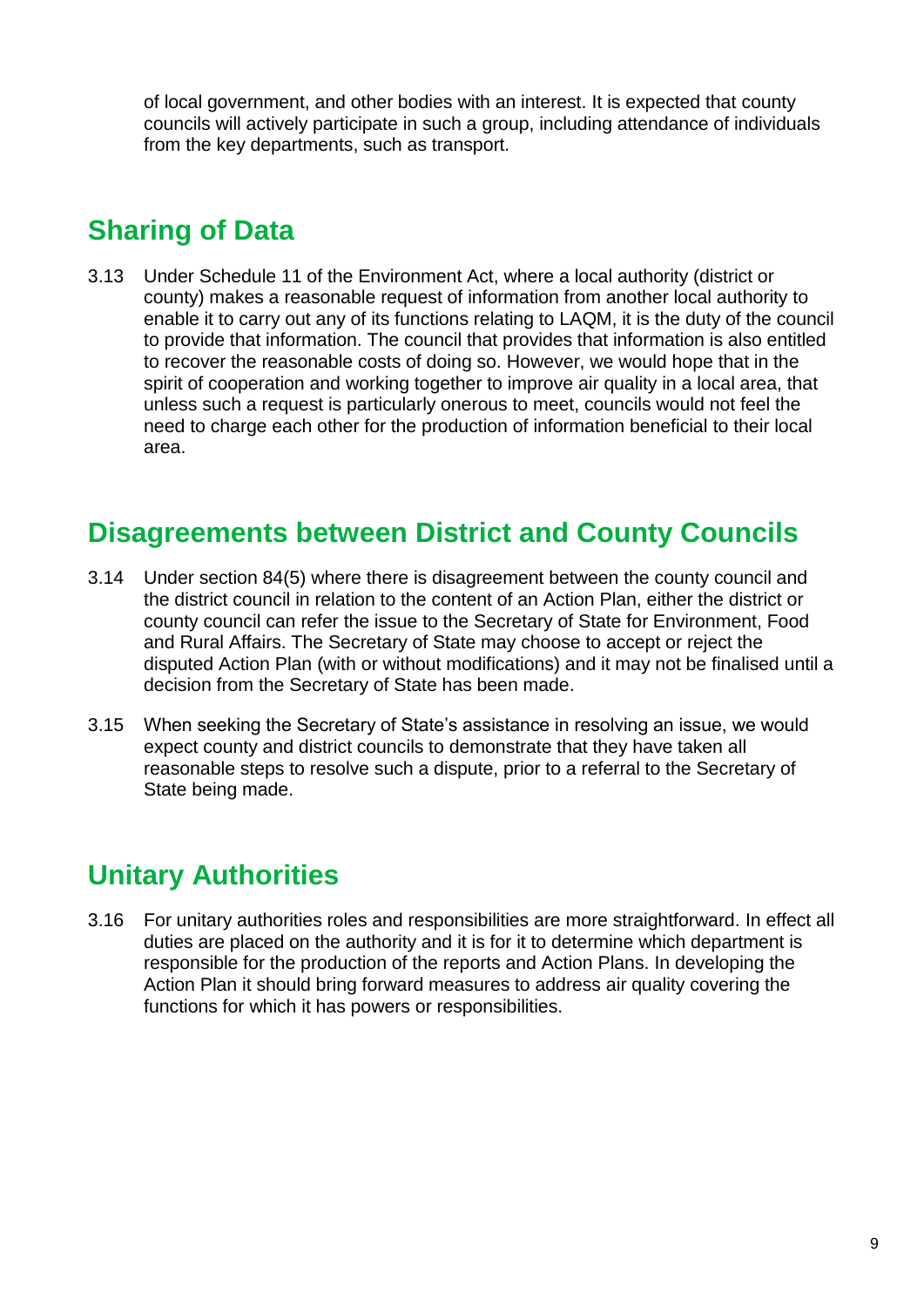### <span id="page-13-0"></span>**Chapter 4: Air Quality Management Areas**

4.1 Local authorities have a duty under Section 83(1) of the 1995 Act to designate those areas where the air quality objectives are not being met, or are likely to be shown to be at risk of not meeting them, and where people are likely to be regularly present, as AQMAs.

#### <span id="page-13-1"></span>**Declaring AQMAs – Setting Boundaries and Tackling Uncertainty**

- 4.2 It is important that the local authority be confident it has identified all locations and pollutants for which the air quality objectives are or will be exceeded. This requires the authority to have a broad confidence in the monitoring data and/or modelling predictions undertaken. This applies equally to the option to fast-track AQMAs (see below). Authorities should demonstrate that they are aware of the uncertainties in monitoring data and the data inputs used for modelling, and to show in their annual report what steps they have taken to minimise these uncertainties. Further information is provided in Technical Guidance.
- 4.3 When determining the boundary of an AQMA the authority should make an appropriate judgement based on the extent of predicted areas of exceedance, the locations of relevant receptors, the nature and location of relevant sources, and other local factors. These Areas can cover single streets or road networks, a junction, roundabout or even a single dwelling. In many urban and built-up areas, especially where trans-boundary pollution is an issue, the authority may decide to designate the entire borough as an AQMA; this kind of declaration provides greater flexibility for air quality officers to respond to pollution issues as and when they arise. This does not prevent officers from then focussing on key areas within an AQMA for taking action. Alternatively, applying smaller, individual AQMAs for specific 'hot spot' locations may provide a clearer focus for action plan measures and allow for strategic targeting based on the best use of resources. However, it is important that local authorities do not expend significant resources narrowing down the parameters of an AQMA to the detriment of identifying measures and taking action.
- 4.4 The exact wording of an AQMA Order is at the discretion of the authority, however a template example can be found in Annex B. It is recommended that the authority includes the following information:
	- The date on which the Order came (or will come) into force;
	- List of the pollutants to which it relates and the relevant objective exceedance;
	- Map showing the area to be designated; and
	- $\bullet$  A description of the area e.g. does it include certain roads; any physical features such as street canyons or heavy traffic around a supermarket etc.
- 4.5 You should also: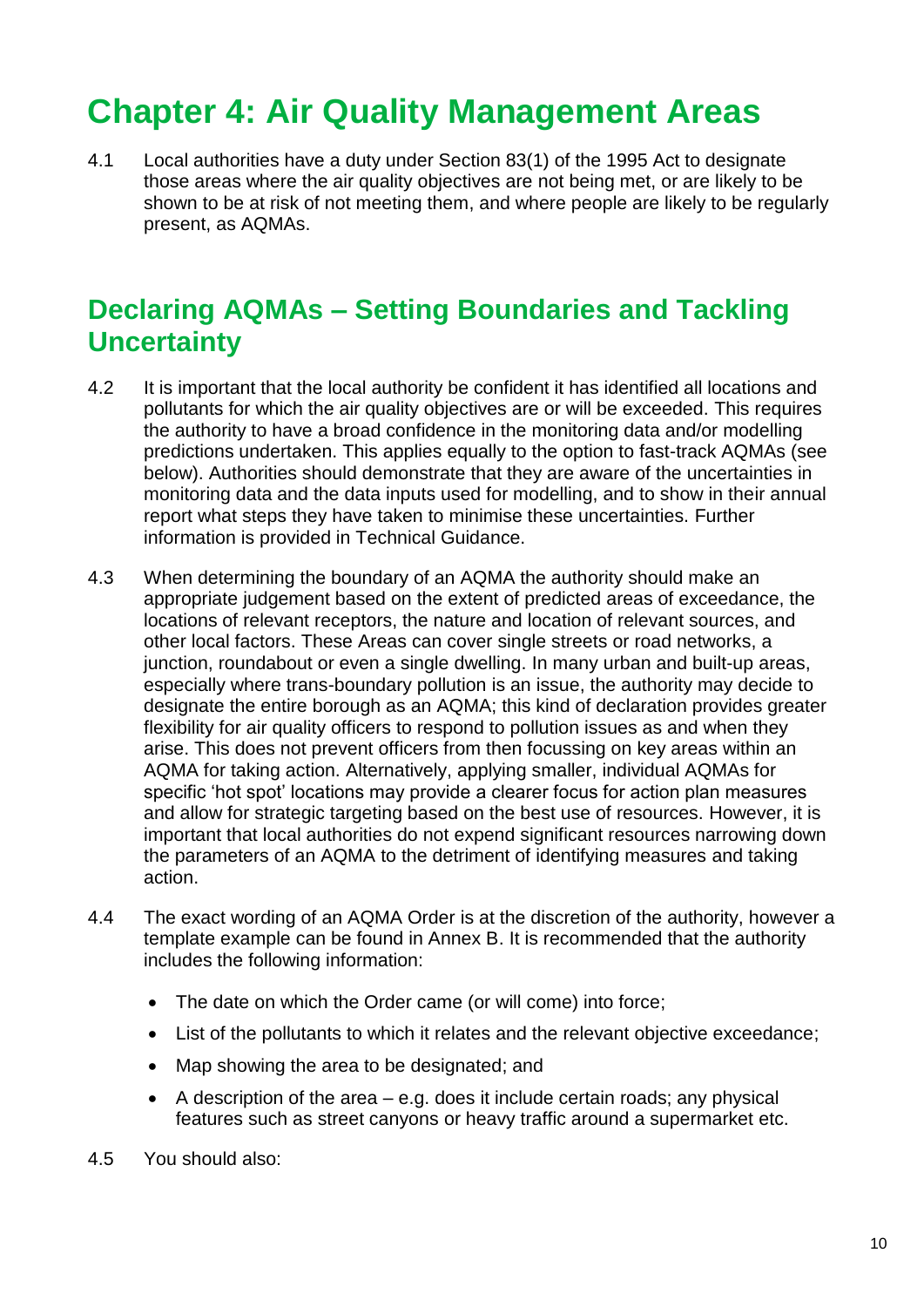- Ensure the Order is accessible to members of the public and enquirers; and
- <span id="page-14-2"></span> Ensure Defra receive a copy of the Order for its records via the AQMA Administration Area<sup>13</sup>.

#### <span id="page-14-0"></span>**Option to Fast-Track AQMAs**

- 4.6 LAQM has been in operation for fifteen years and we know from past submissions that once a pollutant is identified as exceeding the air quality objective or is at risk of being exceeded, the follow-up assessment more often than not confirms the initial, identified risk, leading to the declaration of an AQMA or appropriate remedial measures. Bearing this in mind, a new fast track to declaration has been introduced, which local authorities may or may not make use of as they deem appropriate. The Fast Track Option works on the assumption that most local authorities have a much better understanding of air quality in their areas than when they first started implementing LAQM. Where normal annual monitoring and local intelligence shows a persistent exceedance (or risk of exceedance) the local authority is encouraged to consider moving immediately to declaring and establishing (or extending) an AQMA and hence to the development of action plan measures to remediate the problem. It is suggested that only local authorities who, until now, have had few air quality problems, or have sufficient doubts, should consider the necessity of obtaining further supporting information, with the methods used briefly set out in their annual report.
- 4.7 It is important to note that by additional supporting information we are not advocating production of a Detailed Assessment as per the previous system, nor do we expect such additional material to take 12 months or more to gather. We would expect Local Authorities to gather evidence sufficient to enable a judgement to be made following guidance and quality assurance processes set out in Technical Guidance. A summary of this additional evidence gathered should be included in the next annual report but Local Authorities should not delay declaration of an AQMA until the report's publication but move to declare an AQMA as soon as it is satisfied.
- 4.8 Ideally Local Authorities should complete the declaration process within 4 months, or less, following the recognition of the need to declare, and submit a copy of the AQMA Order to Defra. Local authorities that have yet to submit an Order should do so via the AQMA Administration Area<sup>[13](#page-14-2)</sup> together with a copy of its associated map.

#### <span id="page-14-1"></span>**Revoking or Amending an AQMA**

4.9 There is no fast-track option to revoke or make significant reductions to an AQMA. Authorities wishing to revoke or reduce an AQMA can do so following review. For revocation this should demonstrate that air quality objectives are being met and will continue to do so. In other words they should have confidence that the

<sup>1</sup> <sup>13</sup> <http://aqma.defra.gov.uk/1aqma/>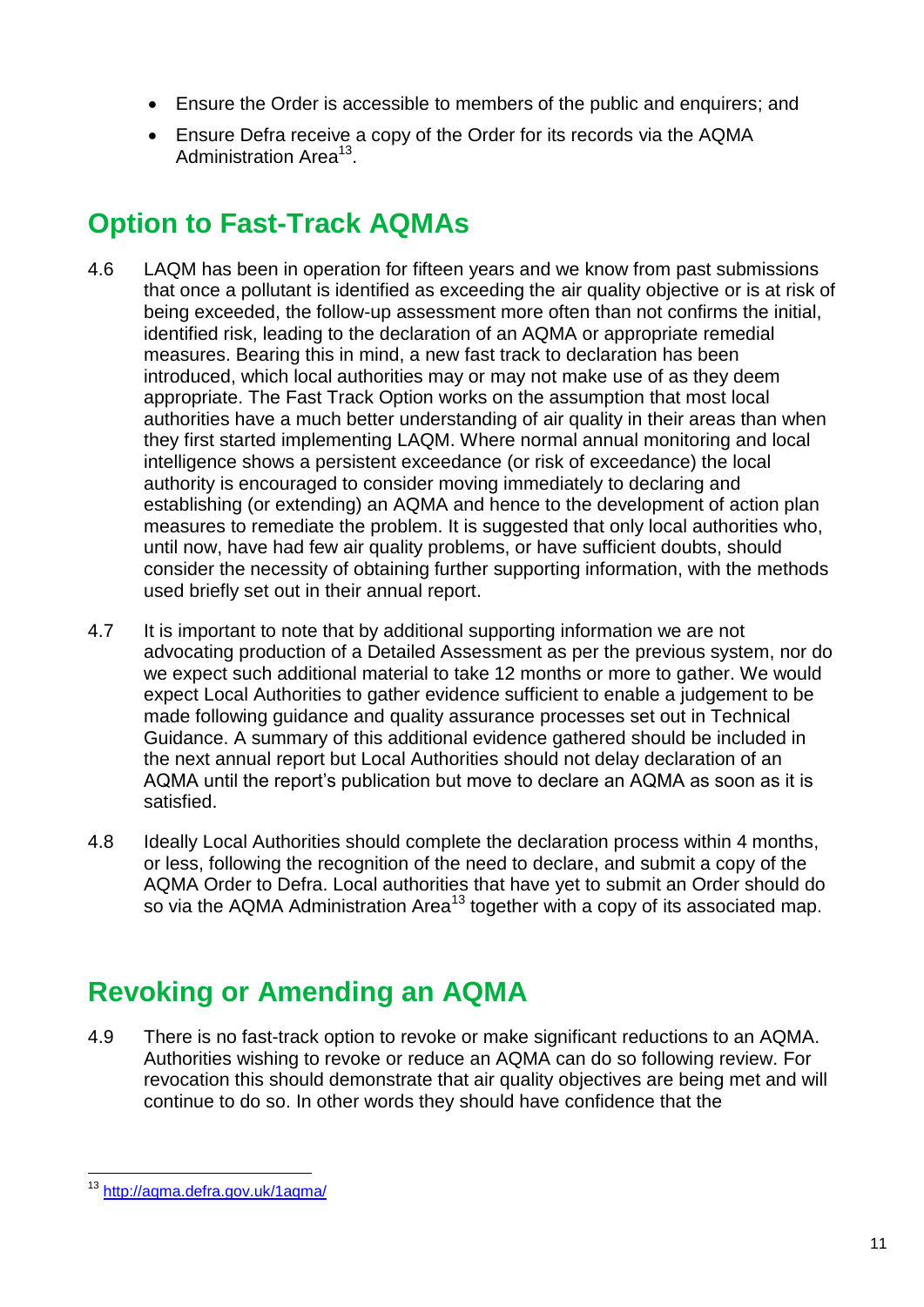improvements will be sustained. Further information is provided in the Technical Guidance, but typically this is after three years or more compliance.

- 4.10 Where an Order is revised, a copy of the revocation or amendment Order should be submitted to Defra and other statutory consultees and made publicly available to ensure the public and local businesses are aware of the situation. It is expected that the local authority will take the relevant action imposed by the Order **within four months** following receipt of comments from Defra.
- 4.11 Following a revocation, ideally the local authority should put in place a local air quality strategy (para 2.12) to ensure air quality remains a high profile issue and to ensure it is able to respond quickly should there be any deterioration in conditions.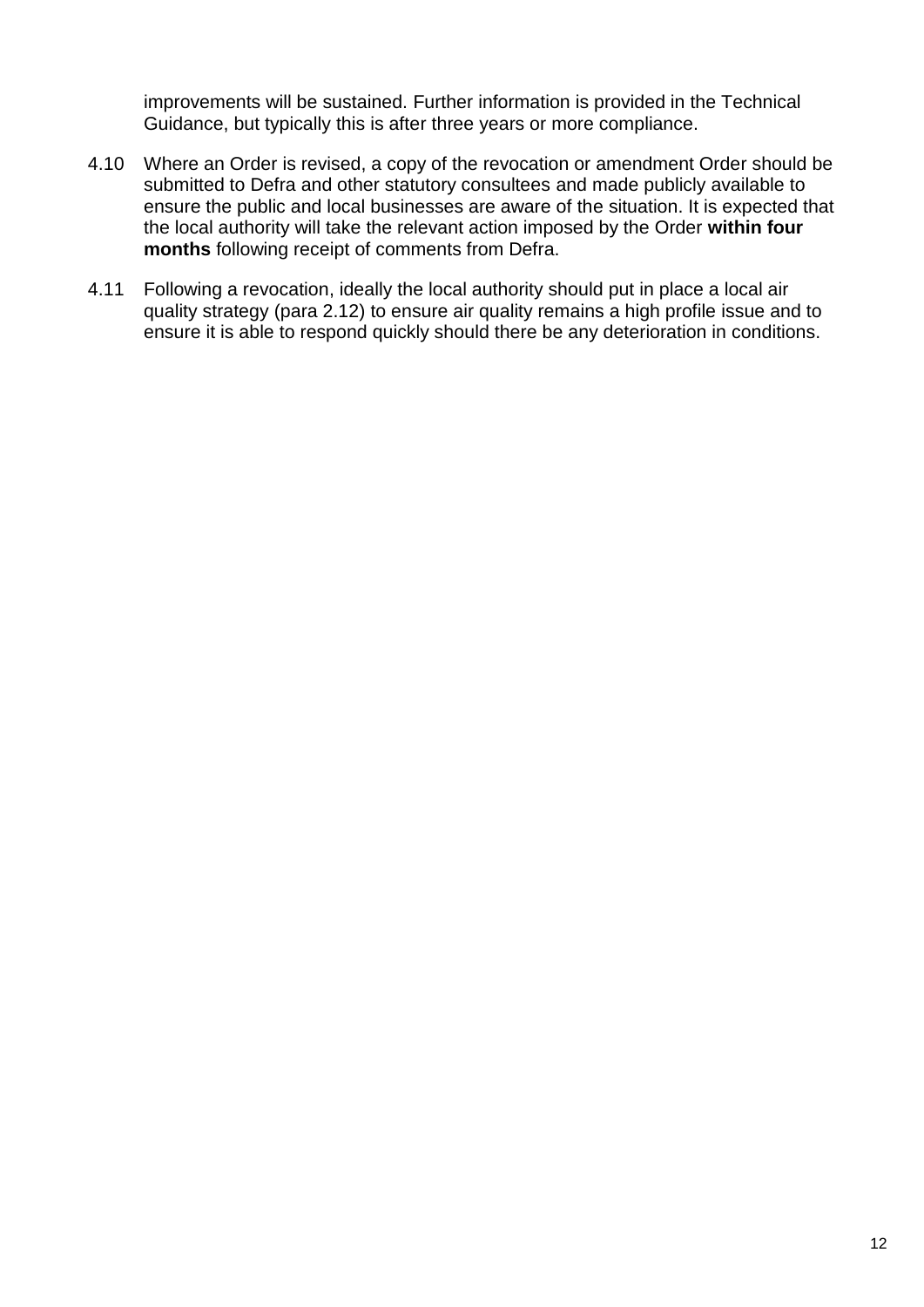### <span id="page-16-0"></span>**Chapter 5: Air Quality Action Plans**

- 5.1 An Action Plan template is available in LAQM.TG16. It is recommended that local authorities use this template as a basis for all new Action Plans and where significant revisions are required to existing Action Plans. The template is designed to reduce the administrative burden on local authorities, whilst improving consistency in reporting and allowing for the inclusion of additional sections. The Action Plan should take a practical approach towards focussing on what really matters – identifying the nature of the problem whilst **detailing measures that are or will be actively implemented to improve air quality and quantifying their impact over time.**
- 5.2 Action Plans should include the following:
	- Quantification of the source contributions (e.g. HGVs, buses, taxis etc.) responsible for the exceedance of the relevant objective. Knowing the source of the problem will allow the Action Plan measures to be effectively targeted;
	- Quantification of the impacts of the proposed measures including, where feasible, data on emissions and concentrations (either locally obtained and/or via national monitoring/modelling statistics). It is important that the local authority shows how it intends to monitor and evaluate the effectiveness of the plan;
	- Clear timescales, including milestones and expected outcomes which the authority and other delivery partners propose to implement the measures within the Action Plan; and
	- How the local authority, including transport, planning and health departments, and other external delivery partners, will take ownership of the problem and in what capacity they will work together to implement the Action Plan.
- 5.3 **Local Authorities should aim to produce their Action Plan within 12 months of an AQMA being declared**.

#### <span id="page-16-1"></span>**Ownership and Accountability**

- 5.4 Of paramount importance in ensuring the Action Plan fulfils its goal in producing quantifiable outcomes to timescale is the need for **all delivery partners** who have an influence on air quality - including external bodies such as Highways England and the Environment Agency - to take responsibility for their actions and to engage constructively in the process. This is especially important as certain measures may have knock-on effects for other policy areas.
- 5.5 All impacts and their quantification should be included in an Impact Assessment, covering any wider economic, social and environmental implications. Government has provided guidance for carrying out impact assessments, including specific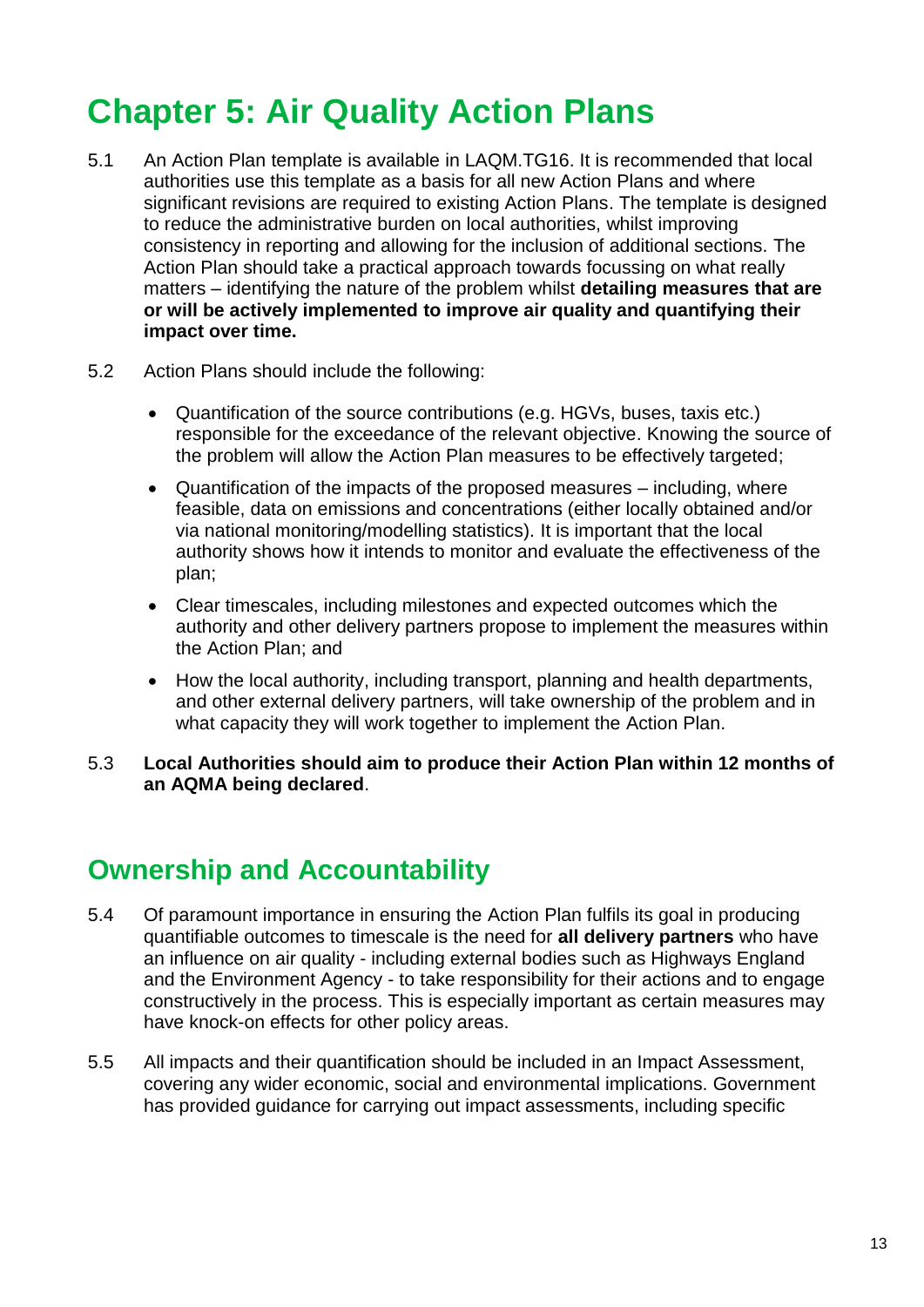advice in relation to Air Quality valuation<sup>14</sup>. In addition, you may be required to carry out a Strategic Environmental Assessment (SEA) where proposals have a significant impact on, e.g. development. Further information on when an SEA is required and how to carry out an assessment is available at: [http://planningguidance.planningportal.gov.uk/blog/guidance/strategic](http://planningguidance.planningportal.gov.uk/blog/guidance/strategic-environmental-assessment-and-sustainability-appraisal/)[environmental-assessment-and-sustainability-appraisal/](http://planningguidance.planningportal.gov.uk/blog/guidance/strategic-environmental-assessment-and-sustainability-appraisal/)

- 5.6 The Environment Act requires that Action Plans be periodically reviewed while no time limit is set **ideally we would expect this to occur no later than every five years and more frequently if significant changes to sources occur within your local area**. If a steering group is in place, this can provide a useful review function.
- 5.7 For further information on preparing Action Plans please refer to Chapter Two of LAQM.TG16.

<sup>&</sup>lt;u>.</u> <sup>14</sup> [https://consult.defra.gov.uk/airquality/draft-aq-](https://consult.defra.gov.uk/airquality/draft-aq-plans/supporting_documents/Draft%20plans%20to%20improve%20air%20quality%20in%20the%20UK%20%20Overview%20document%20September%202015%20final%20version%20folder.pdf)

[plans/supporting\\_documents/Draft%20plans%20to%20improve%20air%20quality%20in%20the%20UK%20](https://consult.defra.gov.uk/airquality/draft-aq-plans/supporting_documents/Draft%20plans%20to%20improve%20air%20quality%20in%20the%20UK%20%20Overview%20document%20September%202015%20final%20version%20folder.pdf) [%20Overview%20document%20September%202015%20final%20version%20folder.pdf](https://consult.defra.gov.uk/airquality/draft-aq-plans/supporting_documents/Draft%20plans%20to%20improve%20air%20quality%20in%20the%20UK%20%20Overview%20document%20September%202015%20final%20version%20folder.pdf)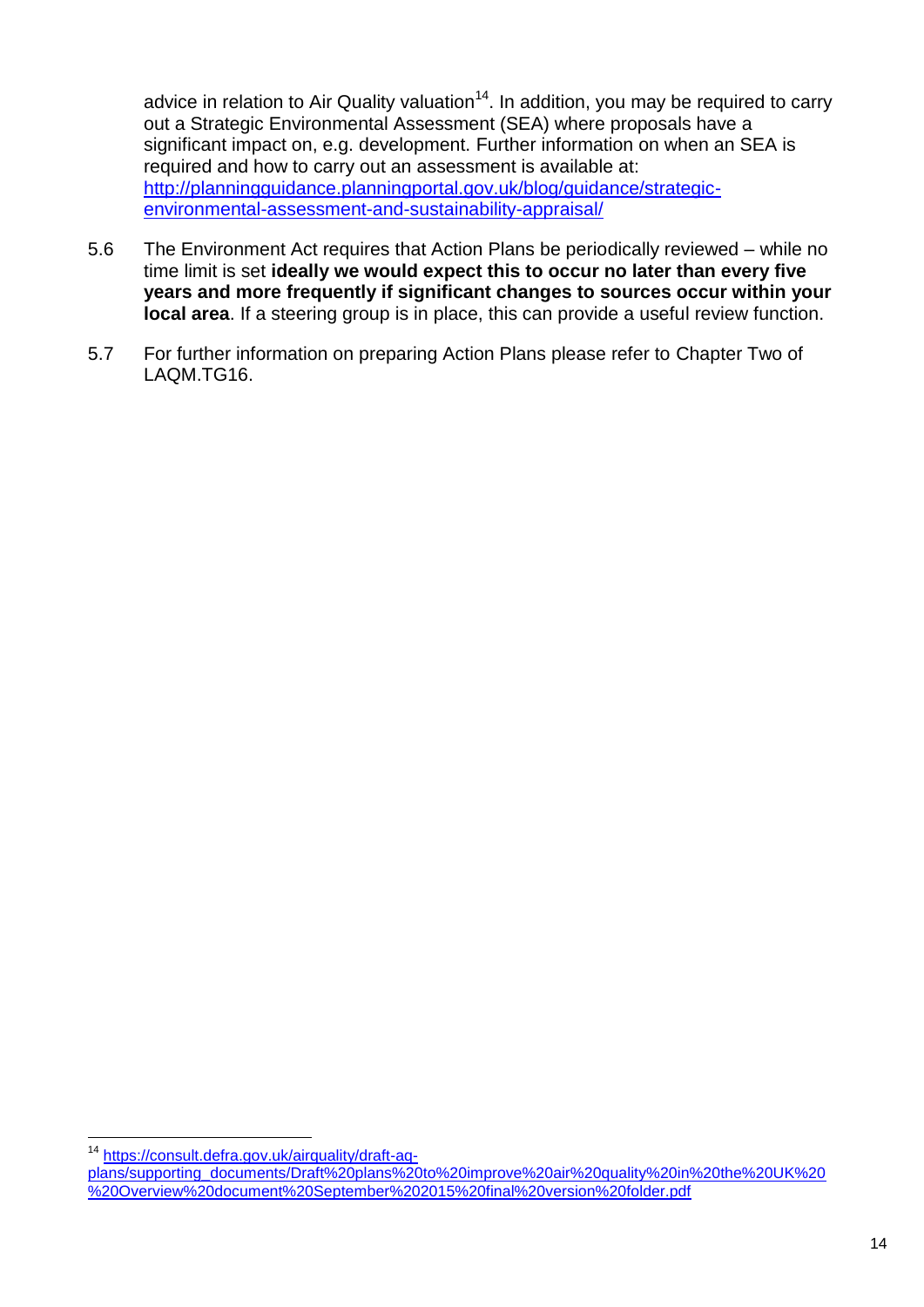### <span id="page-18-0"></span>**Chapter 6: Consultation**

- 6.1 The 1995 Act provides the statutory basis for consultation and liaison in respect of LAQM. Defra (for England authorities, outside of London) is the key statutory consultee under LAQM. Schedule 11 of the 1995 Act also requires local authorities to consult the following:
	- Environment Agency;
	- Highways England;
	- The Mayor of London (for London Boroughs only);
	- All local authorities neighbouring the local authority in question;
	- The County Council (if a District Council);
	- Any National Park authority as appropriate;
	- Other public authorities as appropriate; and
	- Bodies representing local business interests and other organisations as appropriate.
- 6.2 Much of the reporting process under the Environment Act has now been superseded by changes implemented via the Deregulation Act 2015 (e.g. removal of Further Assessments) and the LAQM review. As such, local authorities in England are required to consult on the following:
	- Annual Status Report (ASR) including review and assessment of air quality, progress on Action Plan measures and decisions to declare, revoke or amend (subject to the degree of amendment) AQMAs; and
	- Preparation or revision of an Air Quality Action Plan.
- 6.3 Local Authorities are encouraged to consult widely and consider innovative approaches to engage with their local area. In determining how to consult, local authorities are likely to have regard to the Consultation Principles<sup>15</sup> issued by the Cabinet Office.
- 6.4 In relation to the ASR local authorities are encouraged to consult, but are expected to use their own judgement as to whether full public consultation is required. In the case of a decision to declare, revoke or significantly amend an AQMA it may be prudent to consult widely. In any case, all reports and decisions should be made easily available to the public.

<sup>1</sup> <sup>15</sup> <https://www.gov.uk/government/publications/consultation-principles-guidance>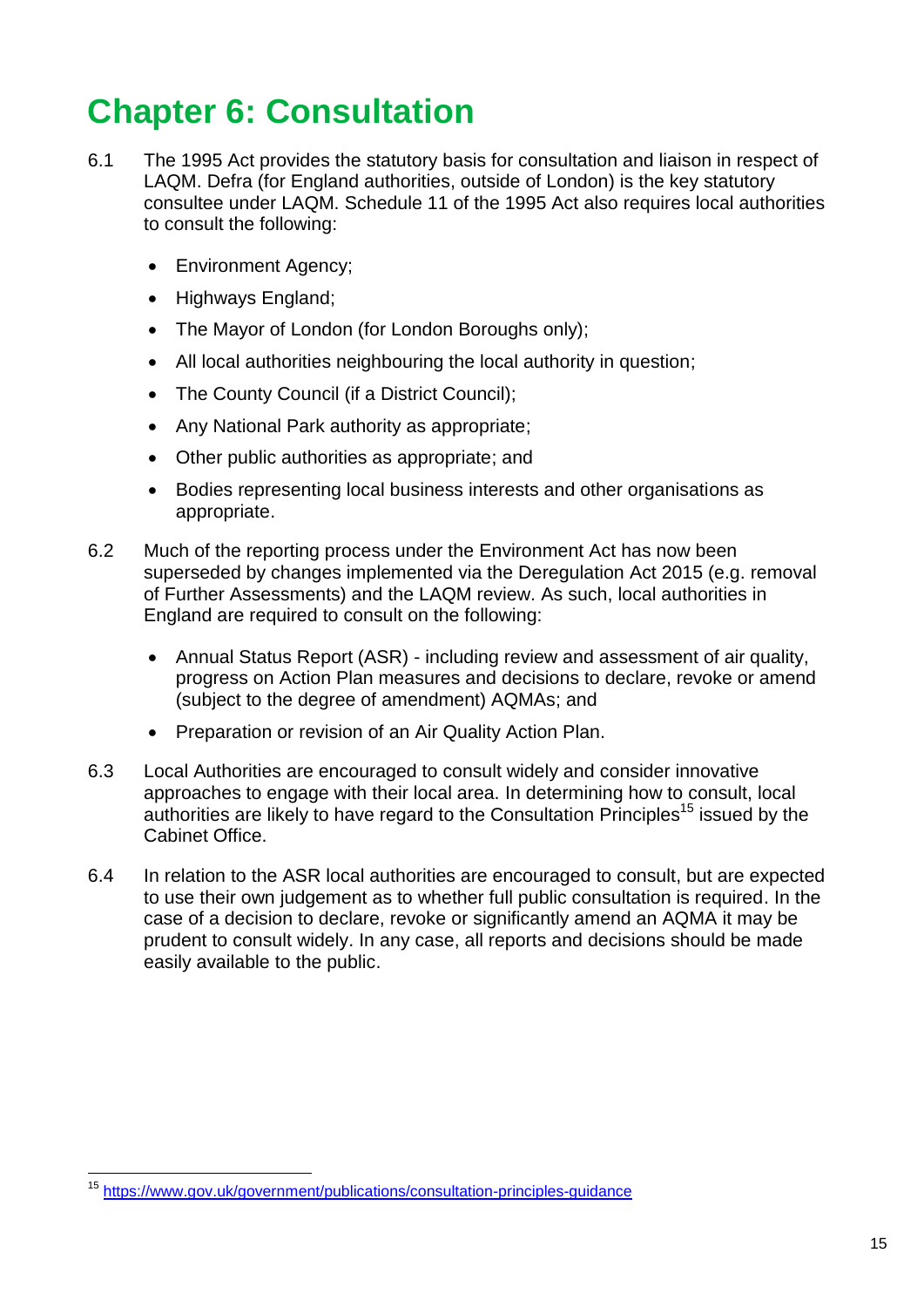### <span id="page-19-0"></span>**Chapter 7: PM2.5 and Public Health**

7.1 Air pollution affects mortality from cardiovascular and respiratory conditions, including lung cancer. In its report on 'The Mortality Effects of Long-Term Exposure to Particulate Air Pollution in the United Kingdom', published in 2010, the Committee on the Medical Effects of Air Pollutants<sup>16</sup> (COMEAP) estimated the mortality burden of existing levels of air pollution on the population of the UK as being equivalent to 29,000 deaths and an associated loss to the population of  $340,000$  life-years<sup>17</sup>. Local authorities, working together with the public, can implement measures to reduce exposure to air pollution as well as reducing polluting emissions through – for instance – active travel plans.

#### <span id="page-19-1"></span>**Public Health Outcomes Framework (PHOF) – Healthy Lives; Healthy People**

- 7.2 The Public Health Outcomes Framework (PHOF)<sup>18</sup> is a Department of Health data tool for England, intended to focus public health action on increasing healthy life expectancy and reducing differences in life expectancy between communities. The tool uses indicators to assess improvements. Recognising the significant impact that poor air quality can have on health, the PHOF includes an indicator relating to fine particulate matter ( $PM<sub>2.5</sub>$ ).
- 7.3 Public health professionals and air quality specialists within local authorities should be aware of the PHOF indictor for air pollution in their area. Updates can be found at:<http://www.phoutcomes.info/public-health-outcomes-framework#gid/1000043>
- 7.4 At its heart, the indicator for air pollution is about raising awareness of the effect of air pollution on public health. It is intended to encourage promotion of the need for local, regional and national actions to reduce air pollution and to help form a partnership between all delivery partners in pursuit of this goal. The Framework concentrates on two high-level outcomes to be achieved across the public health system, and focuses not only on how long people live, but on how well they live at all stages of life.

 $\frac{1}{16}$ 

[https://www.gov.uk/government/uploads/system/uploads/attachment\\_data/file/304641/COMEAP\\_mortality\\_e](https://www.gov.uk/government/uploads/system/uploads/attachment_data/file/304641/COMEAP_mortality_effects_of_long_term_exposure.pdf) ffects of long\_term\_exposure.pdf

 $17$  The loss of life attributable to population exposure to a particular factor (i.e. the years of lost life expectancy associated with attributable deaths)

<sup>18</sup> [https://www.gov.uk/government/publications/healthy-lives-healthy-people-improving-outcomes-and](https://www.gov.uk/government/publications/healthy-lives-healthy-people-improving-outcomes-and-supporting-transparency)[supporting-transparency](https://www.gov.uk/government/publications/healthy-lives-healthy-people-improving-outcomes-and-supporting-transparency)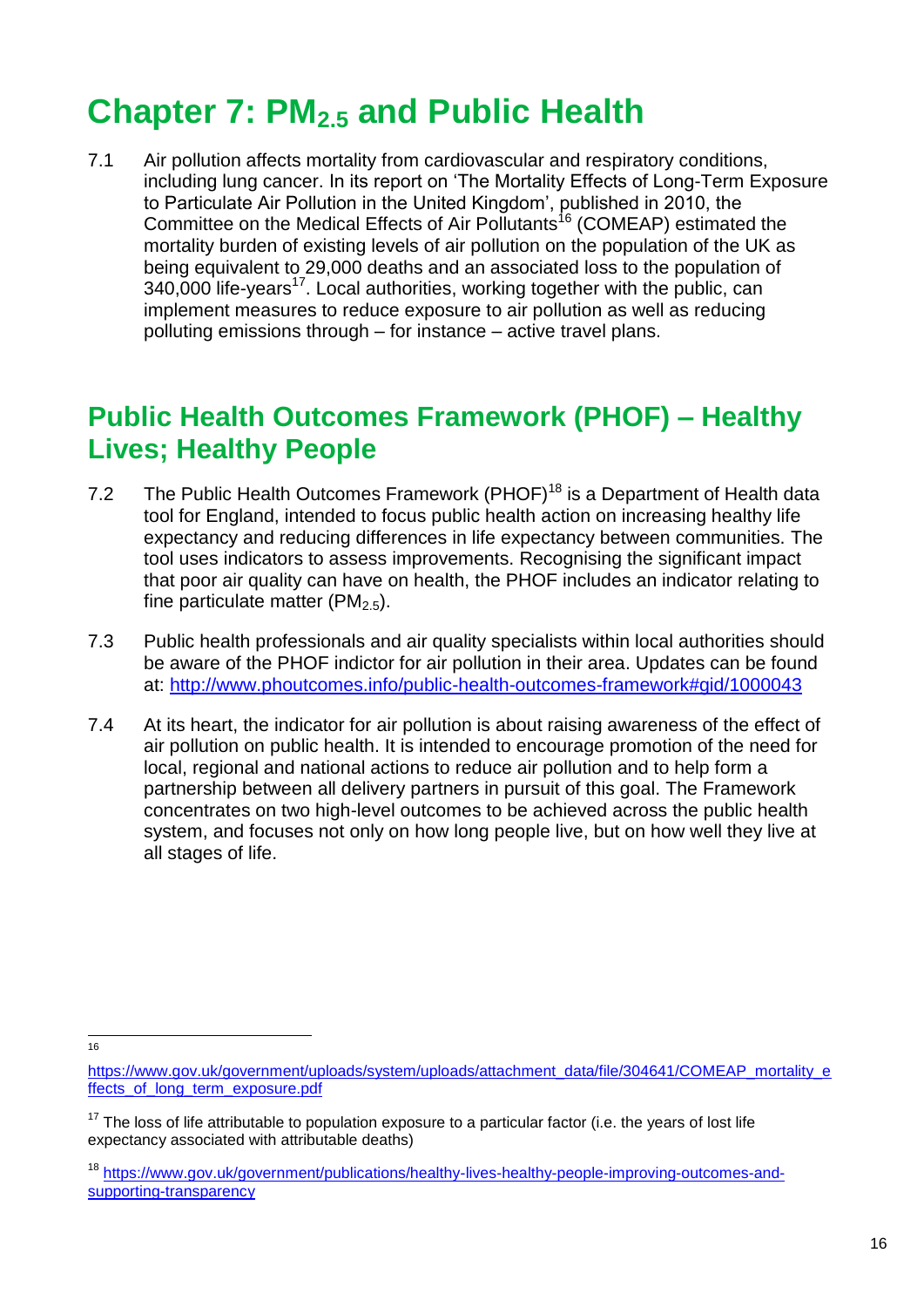#### <span id="page-20-0"></span>**PM2.5 Indicator**

7.5 The PHOF includes an indicator, based on the effect of particulate matter (PM<sub>2.5</sub>) on mortality.

#### **Table 1 ‒ PHOF Indicator**

| <b>PHOF Indicator 3.1 Health Protection</b>                                                                                                                            |                                                                                                                                                                                                                                                                                                                                                                                                                                                                                                                                                                              |  |  |  |
|------------------------------------------------------------------------------------------------------------------------------------------------------------------------|------------------------------------------------------------------------------------------------------------------------------------------------------------------------------------------------------------------------------------------------------------------------------------------------------------------------------------------------------------------------------------------------------------------------------------------------------------------------------------------------------------------------------------------------------------------------------|--|--|--|
| Fraction of all-cause adult mortality attributable<br>to anthropogenic particulate air pollution<br>(measured as fine particulate matter, $PM_{2.5}$ ) <sup>19</sup> . | The estimates of mortality burden are based on<br>modelled annual average concentrations of fine<br>particulate matter ( $PM2.5$ ) in each local authority<br>area originating from human activities. Local<br>data on the adult population and adult mortality<br>rates is also used. Central estimates of the<br>fraction of mortality attributable to long-term<br>exposure to current levels of human-made<br>particulate air pollution range from approx. 2.5%<br>to 5% in some local authorities in rural areas, to<br>over 8% in some London boroughs <sup>20</sup> . |  |  |  |

- 7.6 This is intended to enable Directors of Public Health to prioritise action on air quality in their local area to help reduce the health burden from air pollution. To help with this we have introduced a  $PM<sub>2.5</sub>$  role for local authority air quality teams so that alongside measures to tackle other pollutants, they also consider action if necessary to address  $PM<sub>2.5</sub>$  issues in their area, aligning their interests with those of public health officers.
- 7.7 Importantly, the Air Quality Indicator should not be seen in isolation from the other framework indicators. For instance, as well as reducing emissions, encouragement of active travel will have wider public health benefits captured in other indicators such as increased physical activity (indicator 2.13) and reducing excess weight at various ages (indicators 2.6 & 2.12). These co-benefits should form part of your overall approach as they will maximise the benefits and viability of any proposed measures.

<sup>1</sup> <sup>19</sup> http://www.phoutcomes.info/public-health-outcomesframework#gid/1000043/pat/6/ati/102/page/6/nn//par/E12000007/are/E09000002/iid/30101/age/230/sex/4

 $20$  Source: "Estimating Local Mortality Burdens associated with Particulate Air Pollution" – Public Health England 2014

[https://www.gov.uk/government/uploads/system/uploads/attachment\\_data/file/332854/PHE\\_CRCE\\_010.pdf](https://www.gov.uk/government/uploads/system/uploads/attachment_data/file/332854/PHE_CRCE_010.pdf)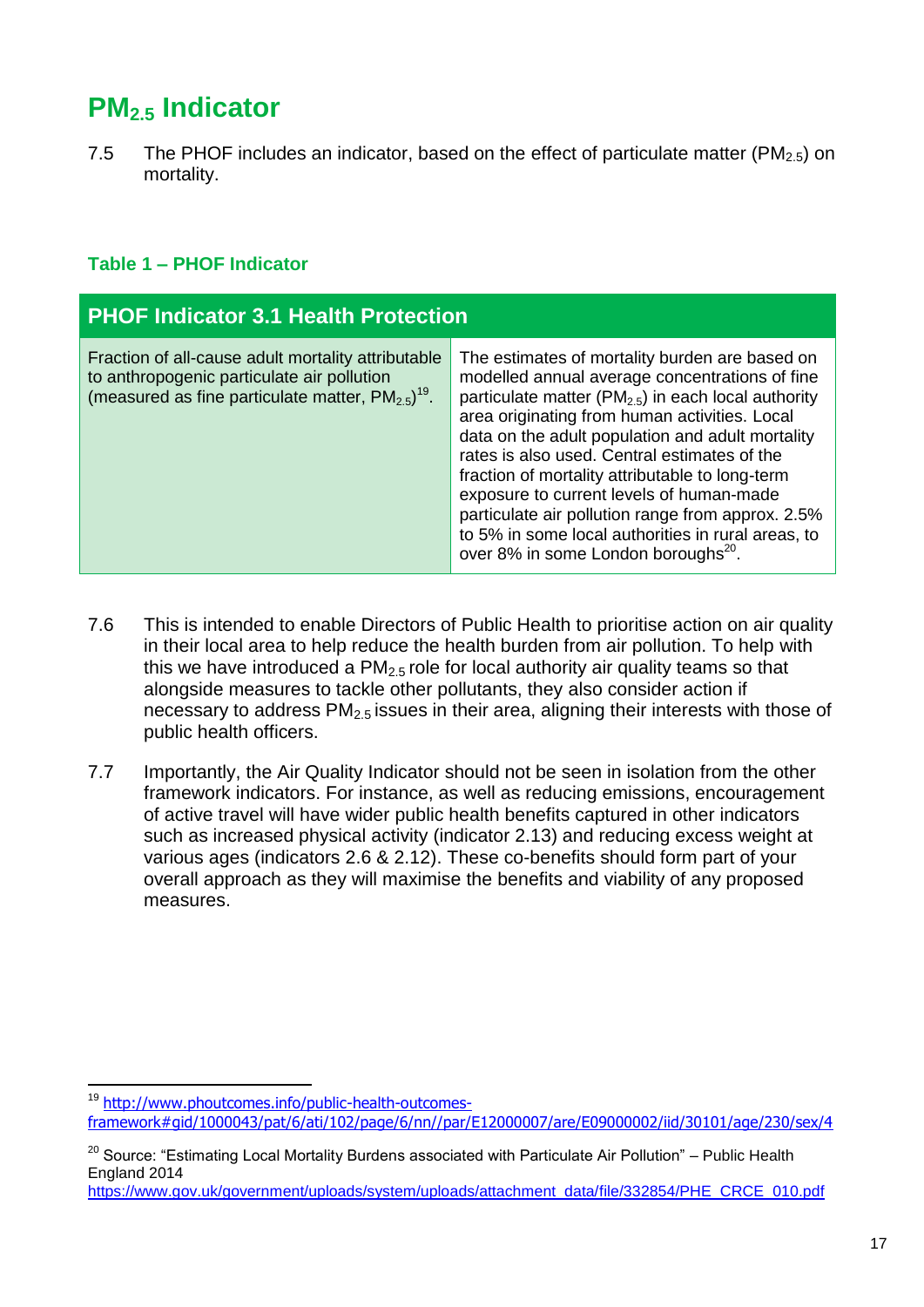#### <span id="page-21-0"></span>**Local Authority Role in Reducing Levels of PM2.5**

7.8 Local Authorities are expected to work towards reducing emissions and concentrations of  $PM<sub>2.5</sub>$  in their local area as practicable. In doing so they are not required to carry out any additional local review and assessment (including monitoring) but make use of national monitoring $^{21}$ . This policy guidance does not prescribe what the local authority role should be; it is for the local authority in consultation with its public health officials and others to consider how it wishes to define this role. This guidance provides some examples of how such a role could be determined by local authorities. Local Authorities will then be expected to set out in their annual reports how they have chosen to fulfil their role to work towards reducing  $PM<sub>2.5</sub>$  and any actions they are taking or will take, including any linkages to the PHOF. Decisions should be based on local need and priorities.

#### <span id="page-21-1"></span>**Interpretation of PM2.5 Role (for Reporting Purposes)**

- 7.9 There is no regulatory standard applied to the  $PM<sub>2.5</sub>$  role (for local authorities in England) with respect to action to reduce emissions or concentrations of fine particulate air pollution, although action to tackle  $PM_{10}/NO_x$  would usually contribute to this. The EU Ambient Air Quality Directive does however set out air quality standards for  $PM<sub>2.5</sub>$  including an exposure reduction obligation, a target value and a limit value<sup>22</sup>, which may act as a guide in how you choose to interpret your role.
- 7.10 Examples include but are not limited to:
	- $\bullet$  Identifying measures already in place that can help with reducing levels of PM<sub>2.5</sub> (examples of these type of measures are included in Table 2.1 of LAQM.TG16);
	- $\bullet$  Identifying new priority measures to tackle PM<sub>2.5</sub> (these should be discussed with the Director of Public Health and other relevant partners in the steering group);
	- Seeking to move towards a specific objective in line with the annual average EU limit value for PM<sub>2.5</sub>: 25  $\mu$ g/m<sup>3</sup> to be met by 2020 (most authorities already meet this target hence the authority may wish to set a lower target concentration to benefit public health); and
	- Seeking to move towards applying a specific objective in line with the EU target value of 15% reduction at background urban locations between 2010 and 2020 (authorities may choose a different % reduction if evidence shows it to be more practical and cost-effective).
- 7.11 It is assumed that many local authorities will consider how to address  $PM<sub>2.5</sub>$ alongside other pollutants when tackling their own vehicle fleets and services and/or work with communities and businesses to achieve improvements in air quality and

<sup>&</sup>lt;sup>21</sup> [http://uk-air.defra.gov.uk/data/data\\_selector](http://uk-air.defra.gov.uk/data/data_selector)

<sup>22</sup> <http://eur-lex.europa.eu/LexUriServ/LexUriServ.do?uri=OJ:L:2008:152:0001:0044:EN:PDF>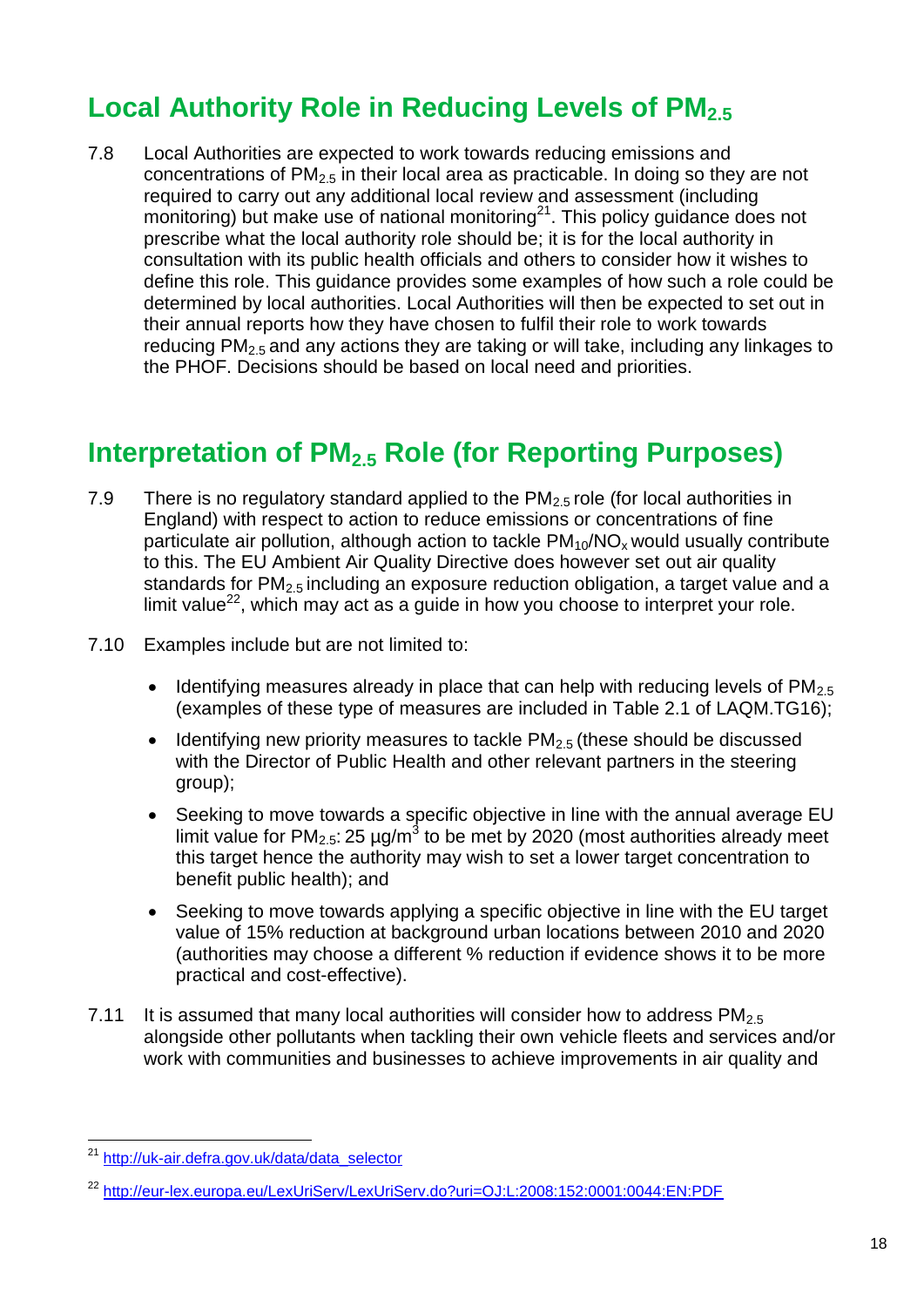that few standalone  $PM<sub>2.5</sub>$  measures will be chosen unless in order to address a very specific local problem.

7.12 Public Health England have compiled a report entitled 'Estimating Local Mortality Burdens Associated with Particulate Air Pollution'<sup>23</sup> which is designed to help local authority air quality practitioners and public health professionals understand the mortality burden of fine particulate pollution within their area, which can then be used to raise awareness of the problem and how best to remediate it. Further information on how to determine and address the  $PM<sub>2.5</sub>$  mortality burden in your area is also contained in Technical Guidance.

#### <span id="page-22-0"></span>**Local Authority Measures to Reduce PM2.5**

7.13 Measures to tackle  $PM<sub>2.5</sub>$  can be broadly separated along mobile and stationary sources such as on-road diesel engine retrofitting and other emission control requirements. These are measures that LAs may already be taking to address pollutants such as  $PM_{10}$  and NO<sub>x</sub>. Further examples are available in LAQM.TG16 (Table 2.1).

#### <span id="page-22-1"></span>**Roles and Responsibilities under PHOF**

7.14 Local authorities in England should work closely with local Directors of Public Health and 'Health and Wellbeing' boards. Working in partnership will increase support for measures to improve air quality, with co-benefits for all. Examples of joined-up working include:

#### <span id="page-22-2"></span>**Directors of Public Health**

- To ensure the Joint Strategic Needs Assessment has up to date information on air quality impacts on the population; and
- To work closely with local authority health and air quality officers e.g. have regular update meetings on key, emerging issues and sign off on ASRs and Action Plans.

<sup>&</sup>lt;sup>23</sup> [https://www.gov.uk/government/publications/estimating-local-mortality-burdens-associated-with](https://www.gov.uk/government/publications/estimating-local-mortality-burdens-associated-with-particulate-air-pollution)[particulate-air-pollution](https://www.gov.uk/government/publications/estimating-local-mortality-burdens-associated-with-particulate-air-pollution)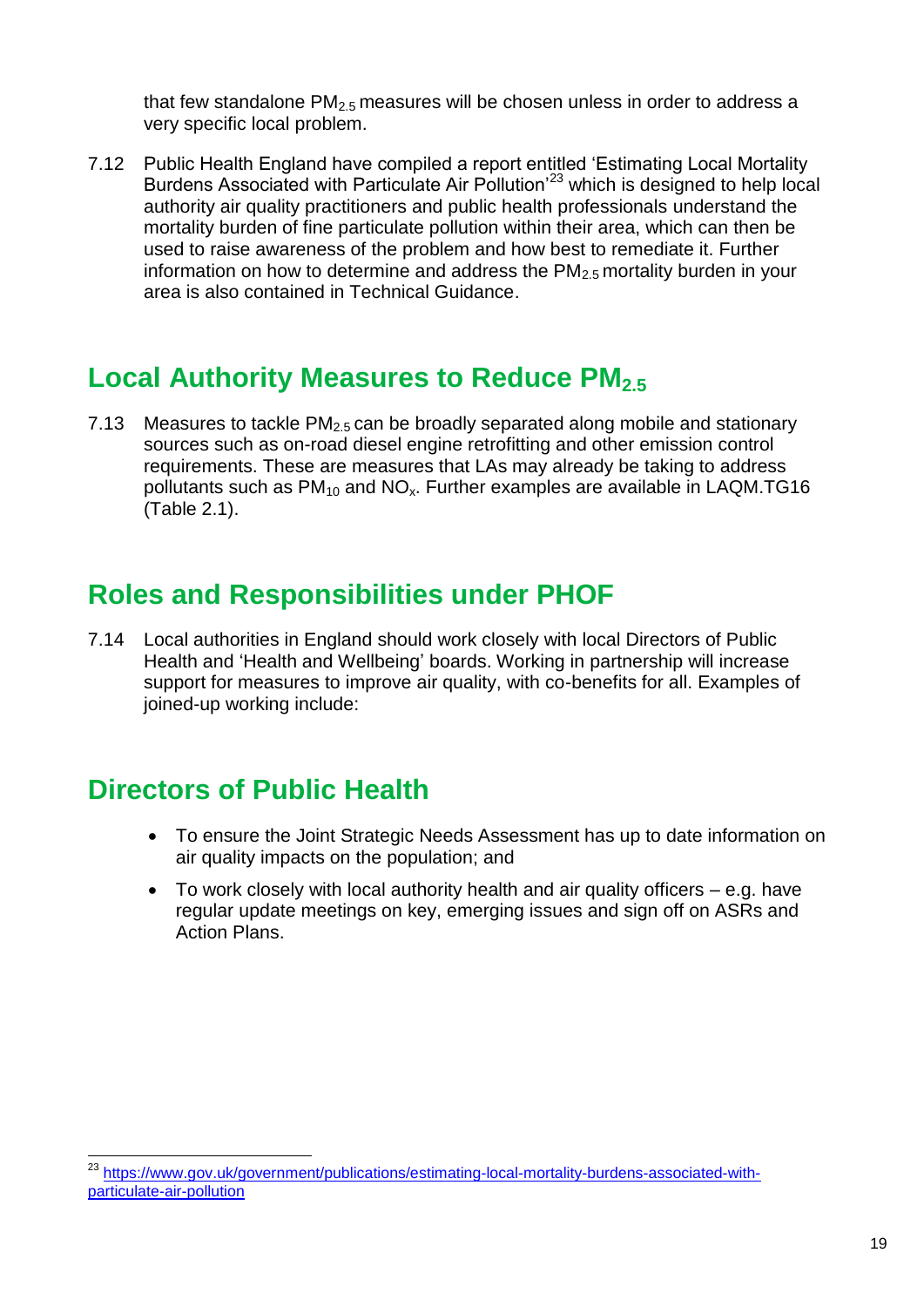#### <span id="page-23-0"></span>**Local Authorities (Including Transport and Planning Departments)**

- To ensure that Directors of Public Health are fully briefed on the scale of the problem in your local authority area – e.g. what is being done; what is needed;
- To encourage employment of a public health consultant or policy officer that has air quality responsibilities outlined in their job profile; and
- To ensure Transport and Planning departments are fully briefed on their public health duties and the risks associated with transport and planning policy (the air quality team could produce a briefing pack for these teams).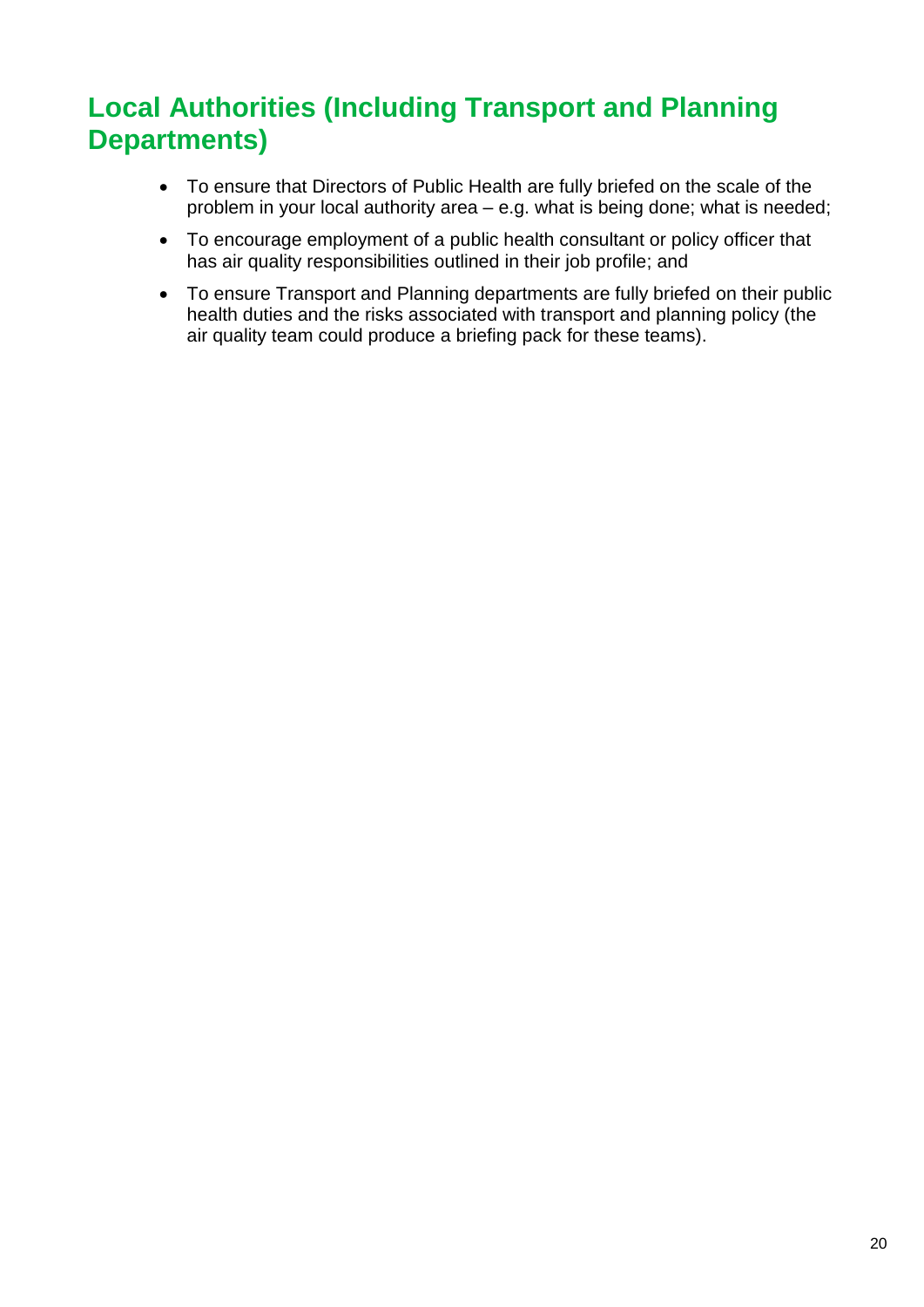### <span id="page-24-0"></span>**Chapter 8: Transport**

#### <span id="page-24-1"></span>**Introduction**

- 8.1 Road transport, in particular diesel vehicles for  $NO<sub>2</sub>$ , is the major source of roadside air pollution in the UK, as with other European countries. As such, transport should play a significant role in solving these problems and improving air quality and public health. It is estimated that road transport contributes 20-30% of national emissions, and 80% of roadside  $NO<sub>2</sub>$  concentrations, where the UK is exceeding limits, are due to road transport.
- 8.2 The challenge will vary from location to location, ranging from a city-wide problem to specific hot spots in narrow and congested streets in small market towns. Local Authorities therefore need to develop a set of actions that are appropriate to your local context. The transport-related examples below will help you develop a framework for action.

#### <span id="page-24-2"></span>**Transport Planning**

- 8.3 Local transport authorities in England (outside London) are required to produce Local Transport Plans (LTPs) under the Local Transport Act 2008. LTPs should include strategies and implementation plans related to all relevant environmental issues.
- 8.4 Cooperation between transport, environmental services, public health, and planning departments, as well as with partner organisations, will help ensure a strategic approach to improve air quality and quality of life, especially for those living near busy roads and junctions. Aligning Action Plans with LTPs is also good practice, and will need partnership working in two-tier and metropolitan areas (as described in Chapter 3).

#### <span id="page-24-3"></span>**Local Authority Measures**

- 8.5 A number of practical measures are available to local authorities to reduce levels of pollutants from vehicles, either directly or indirectly. These can basically be divided into three categories:
	- a) **Reducing traffic levels** e.g. through controls on the most polluting vehicles; behaviour change programmes to encourage travel alternatives and improved loading/occupancy of vehicles;
	- b) **Improving traffic flows** e.g. through traffic management including junction design; and
	- c) **Cleaner vehicle technology** e.g. promoting or requiring the use of low emission vehicles.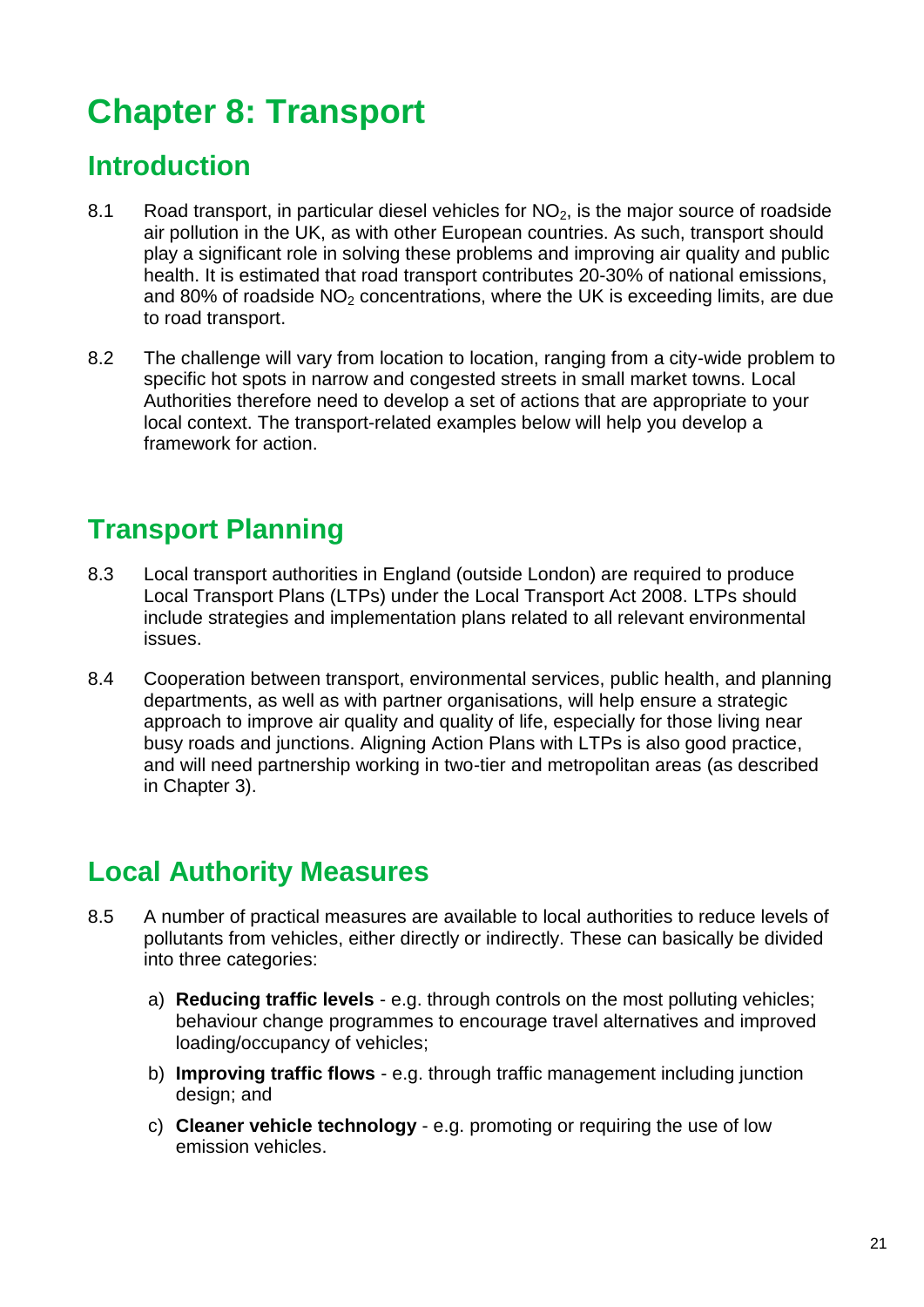#### <span id="page-25-0"></span>**Access Control to Encourage Cleaner Vehicles**

- 8.6 The most polluting vehicles can be discouraged through a number of interventions. The concept of Clean Air Zones was introduced in the Air quality plan for nitrogen dioxide ( $NO<sub>2</sub>$ ) in the UK<sup>24</sup>. The Clean Air Zone framework aims to provide a consistent approach to access controls.
- 8.7 Clean Air Zones are areas where only the cleanest vehicles are encouraged to operate to improve air quality. They are geographically defined areas allowing action and resources to be targeted to deliver the greatest health benefits. Local authorities can adopt Clean Air Zones as a way to focus their actions to improve air quality. There are different classes of Clean Air Zone. Each successive class includes more vehicle types to bring about a larger reduction in emissions. Vehicle owners will be required to pay a charge if they enter a zone and their vehicle does not meet the required emission standard. Local authorities may also wish to implement a Clean Air Zone operating on a voluntary basis (i.e. without charging). Such a Zone would raise public awareness and act as a focus for targeting additional action to improve air quality. Further detail is available in section 3.5 of the UK overview document of the Air quality plan for nitrogen dioxide ( $NO<sub>2</sub>$ ) in the  $UK^{25}$ .

#### <span id="page-25-1"></span>**Promoting Travel Alternatives – Behaviour Change**

- 8.8 Up-to-date and accessible information about current and forecast air quality levels is available so that individuals can take action both to reduce exposure to poor air quality and help to reduce our own emissions. Reduced exposure is particularly important for vulnerable groups such as those with circulatory or respiratory conditions. Improved understanding will support longer term behaviour change and larger scale action. Behaviour change can support a switch to more sustainable forms of transport including cycling and walking.
- 8.9 Examples of encouraging behaviour change include:

- Travel awareness campaigns including branding as a 'call for action', information on walking, cycling and public transport and incentives to encourage change;
- Workplace travel plans working directly with business to understand staff commuting and business travel patterns and provide support to encourage greater use of more sustainable modes;
- School travel plans working with teachers and pupils directly through a range of activities to support behaviour change for the children and their parents; and

<sup>24</sup> <https://www.gov.uk/government/collections/air-quality-plan-for-nitrogen-dioxide-no2-in-uk-2015>

<sup>25</sup> <https://www.gov.uk/government/collections/air-quality-plan-for-nitrogen-dioxide-no2-in-uk-2015>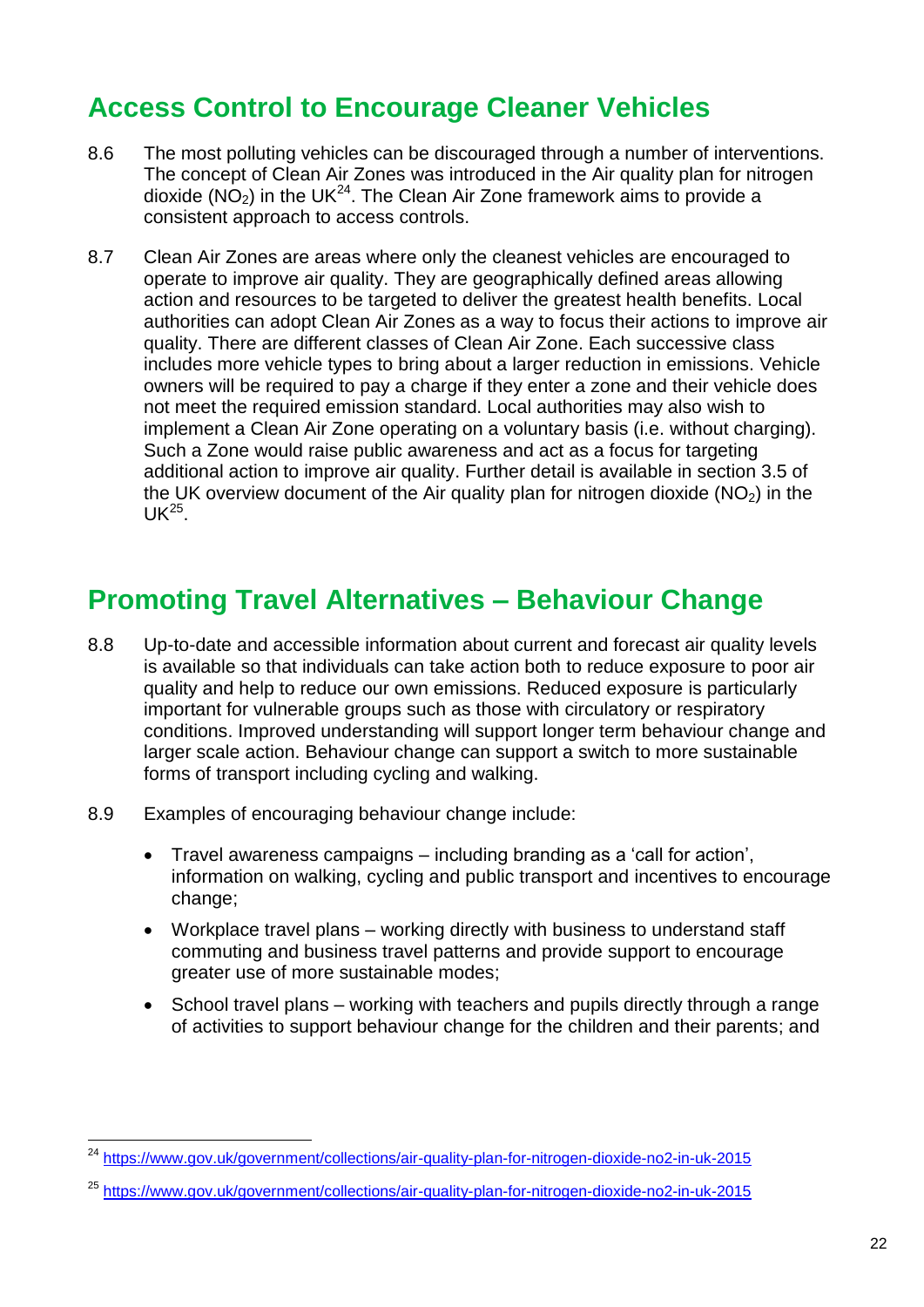Personalised travel marketing – one-to-one engagement with residence providing customers information to help them understand their travel choices for a wider of the travel activities.

#### <span id="page-26-0"></span>**Smarter Choices**

- 8.10 Smarter Choices are "packages" of measures tailored to each local area, comprising both "soft" measures such as marketing and information to encourage people to use sustainable transport modes, and "hard" measures such as improvements to infrastructure and services.
- 8.11 Local authorities can also collaborate in partnerships with other organisations to encourage and support change. This can be working with an organisation to encourage changes to business travel or with bus and freight operators through 'quality partnerships' to support cleaner more efficient transport operations.
- 8.12 Evaluation of 'smarter choices' behaviour change programmes undertaken in Sustainable Travel Towns has shown a shift towards more sustainable modes of transport<sup>26</sup>, with evidence to support:
	- A reduction in the number of car driver trips:
	- The overall reduction in traffic;
	- Increased use of public transport; and
	- Increased active travel cycling and walking.
- 8.13 The health and air quality benefits of such 'smarter choices' programmes can be promoted alongside the transport and congestion benefits. A particular example is the 'Active Travel' concept which encourages people to incorporate physical activity into their daily lives, and is emphasised in the Department of Health's Public Health White Paper<sup>27</sup>. The public health benefits of increasing cycling are considerable evaluation of DfT's Cycling Demonstration Towns initiative show these to outweigh the costs of the programme by three times $^{28}$ .
- 8.14 School travel can be a particularly good target for these campaigns as it affects teachers, pupils and their parents. Such sustainable, active travel for journeys to school, when replacing vehicle trips, can reduce local congestion and carbon emissions.

<sup>&</sup>lt;sup>26</sup> Sloman, L. et. al. 2010, 'The Effects of Smarter Choice Programmes in the Sustainable Travel Towns: Summary Report' - [A report to the Department for Transport](http://webarchive.nationalarchives.gov.uk/20111005180138/http:/assets.dft.gov.uk/publications/the-effects-of-smarter-choice-programmes-in-the-sustainable-travel-towns-summary-report/summaryreport.pdf)

<sup>27</sup> [https://www.gov.uk/government/uploads/system/uploads/attachment\\_data/file/216096/dh\\_127424.pdf](https://www.gov.uk/government/uploads/system/uploads/attachment_data/file/216096/dh_127424.pdf)

<sup>&</sup>lt;sup>28</sup> Sloman, L. 2009, 'Analysis and synthesis of evidence on the effects of investment in six Cycling [Demonstration Towns', Report for Department for Transport and Cycling England](http://campusmedia.eurist.info/images/a/a7/Cycling_England_Analysis_and_Synthesis_on_Effects_of_Investment_Nov_2009.pdf)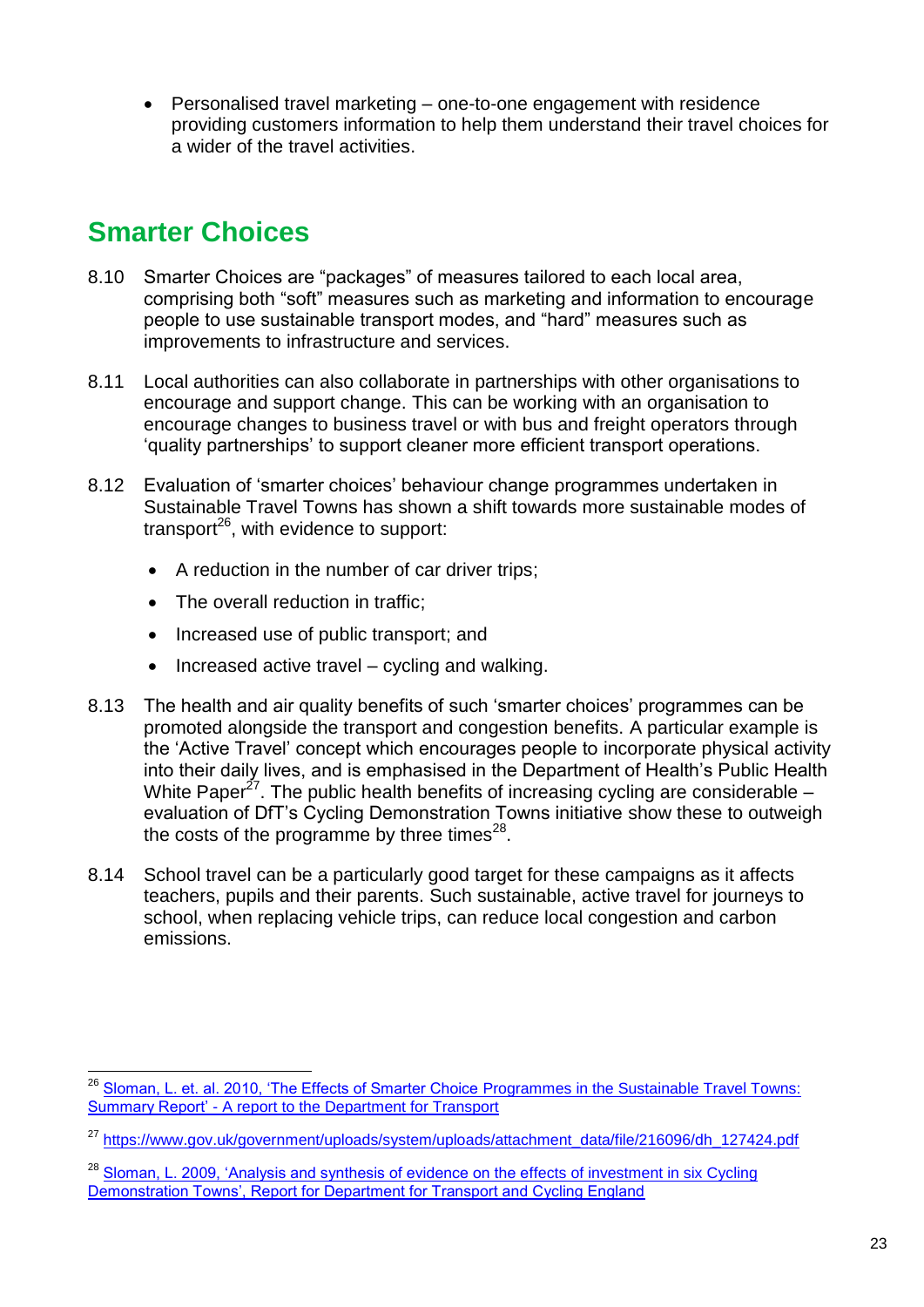#### <span id="page-27-0"></span>**Traffic Schemes**

- 8.15 To ensure that the air quality and environmental effects of all planned interventions on the road network are thoroughly understood before they are implemented, local air quality and transport teams should work in partnership with Highways England<sup>29</sup>, which is a government-owned company with responsibility for managing motorways and major A roads in England.
- 8.16 The Highways England Delivery Plan<sup>30</sup> explains the importance of building up a clear picture of where pollution exists and the impact of mitigation measures. Highways England recognises the importance of working with local authorities and other stakeholders to deliver interventions on its network. It will share any new approaches to reduce and mitigate pollution so that local authorities can consider them in the development of any local actions they may wish to pursue.
- 8.17 The Government has also set up the Highways Maintenance Efficiency Programme<sup>31</sup> to help local authorities plan and manage their road networks and to incorporate such plans in their LTPs and Action Plan.

### <span id="page-27-1"></span>**Speed Limits**

- 8.18 Speed restrictions of 20mph and lower may be effective in reducing exhaust emissions, encouraging positive changes in driver behavior (e.g. fewer acceleration/deceleration events), as well as reducing particulate matter due to tyre and brake wear and road dirt (including through reducing re-suspension of particulate matter in the air). Co-benefits are also reported for reducing crashes, noise reduction, promoting cycling and walking and increasing community cohesion.
- 8.19 Studies<sup>32</sup> show that 20 mph speed restrictions are beneficial in reducing PM<sub>10</sub> for both diesel and petrol engines; and beneficial in reducing  $NO<sub>x</sub>$  and  $CO<sub>2</sub>$  for diesel. Whilst for petrol cars there is a small increase in  $NO<sub>x</sub>$  emissions for petrol, overall there is a positive effect from 20mph speed restrictions on air quality<sup>33</sup>. Reduced speed and smoother driving also means less fuel consumption (fuel savings are often used as an incentive for freight and bus companies to adopt smarter driving techniques).

<sup>&</sup>lt;sup>29</sup> <https://www.gov.uk/government/organisations/highways-england>

<sup>&</sup>lt;sup>30</sup> [https://www.gov.uk/government/uploads/system/uploads/attachment\\_data/file/424467/DSP2036-](https://www.gov.uk/government/uploads/system/uploads/attachment_data/file/424467/DSP2036-184_Highways_England_Delivery_Plan_FINAL_low_res_280415.pdf) [184\\_Highways\\_England\\_Delivery\\_Plan\\_FINAL\\_low\\_res\\_280415.pdf](https://www.gov.uk/government/uploads/system/uploads/attachment_data/file/424467/DSP2036-184_Highways_England_Delivery_Plan_FINAL_low_res_280415.pdf)

<sup>31</sup> <http://www.highwaysefficiency.org.uk/>

<sup>32</sup> [https://www.cityoflondon.gov.uk/business/environmental-health/environmental-protection/air](https://www.cityoflondon.gov.uk/business/environmental-health/environmental-protection/air-quality/Documents/speed-restriction-air-quality-report-2013-for-web.pdf)[quality/Documents/speed-restriction-air-quality-report-2013-for-web.pdf](https://www.cityoflondon.gov.uk/business/environmental-health/environmental-protection/air-quality/Documents/speed-restriction-air-quality-report-2013-for-web.pdf)

<sup>&</sup>lt;sup>33</sup> Source: Imperial College London study on behalf of City of London Corporation - Transport and Environmental Analysis Group, 2013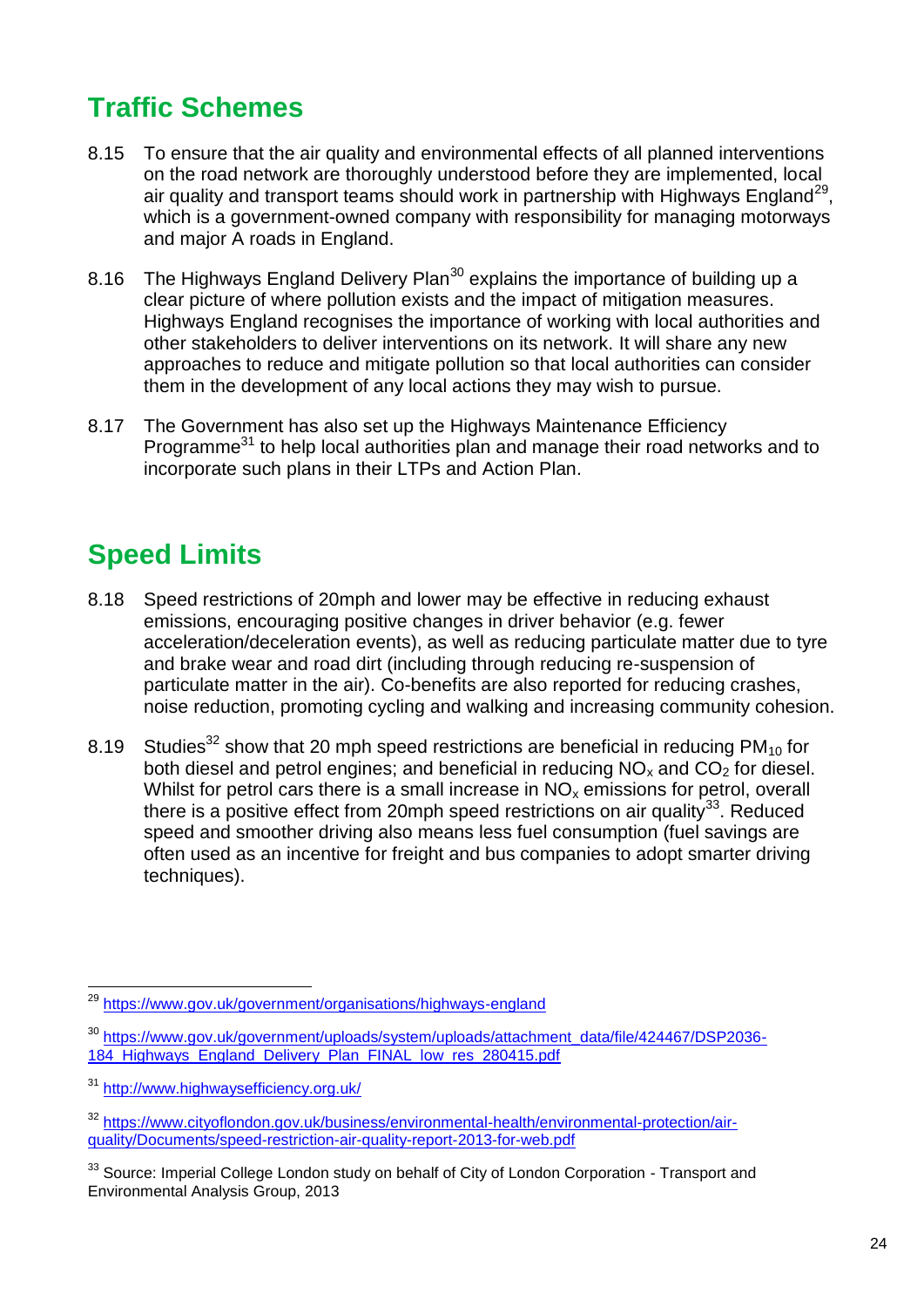8.20 When applying speed restrictions it is important to avoid an increase in so-called 'stop-start' traffic, as this will inevitably lead to a worsening of emissions.

#### <span id="page-28-0"></span>**Intelligent Traffic Management**

- 8.21 Benefits are to be had from the ability to adapt traffic signal controls, including more efficient use of road capacity, shorter journey times, reducing the number and frequency of congestion periods, and lowering of pollution and  $CO<sub>2</sub>$  emissions.
- 8.22 SCOOT (Split Cycle Offset Optimisation Technique) is a popular tool for managing and controlling traffic signals in urban areas. It is an adaptive system that responds automatically to fluctuations in traffic flow through the use of on-street detectors embedded in the road.
- 8.23 SCOOT reduces vehicle emissions by reducing delays and congestion within the network. In addition it can be set to adjust the optimisation of the signal timings to minimise emissions and also provide estimates of harmful emissions within the controlled area.
- 8.24 By detecting queues that are in danger of blocking upstream junctions and causing congestion to spread through the network the SCOOT traffic manager is able to prioritise where such problems should be minimised and SCOOT then automatically adjusts timings to manage the congestion.
- 8.25 Further information on SCOOT and Traffic Signal Management is available at: <https://tfl.gov.uk/cdn/static/cms/documents/traffic-modelling-guidelines.pdf>

#### <span id="page-28-1"></span>**Cleaner Vehicle Technology**

8.26 The long-term goal is to deliver sustainable, permanent improvements to the level of road transport emissions through such schemes as hybridisation and electrification of vehicles that produce little to no pollution at point of use.

#### <span id="page-28-2"></span>**Promoting Low Emission Transport**

- 8.27 Ultra Low Emission Vehicles (ULEVs), which can include electric vehicles, hydrogen fuel cell vehicles and plug-in hybrids (when driven in electric mode) produce no tailpipe pollution and are the long-term answer to road transport air quality problems. The Office for Low Emission Vehicles (OLEV) works across government to support the early market for ULEVs, providing funding for businesses, consumers and local authorities.
- 8.28 The Cleaner Road Transport Vehicles Regulations (2011) implement the Clean Vehicles Directive and apply to contracts for the purchase of road transport vehicles (including cars and light commercial vehicles, buses, and commercial vehicles such as trucks or refuse trucks). All public contracting authorities are required to take into account energy and environmental impacts by: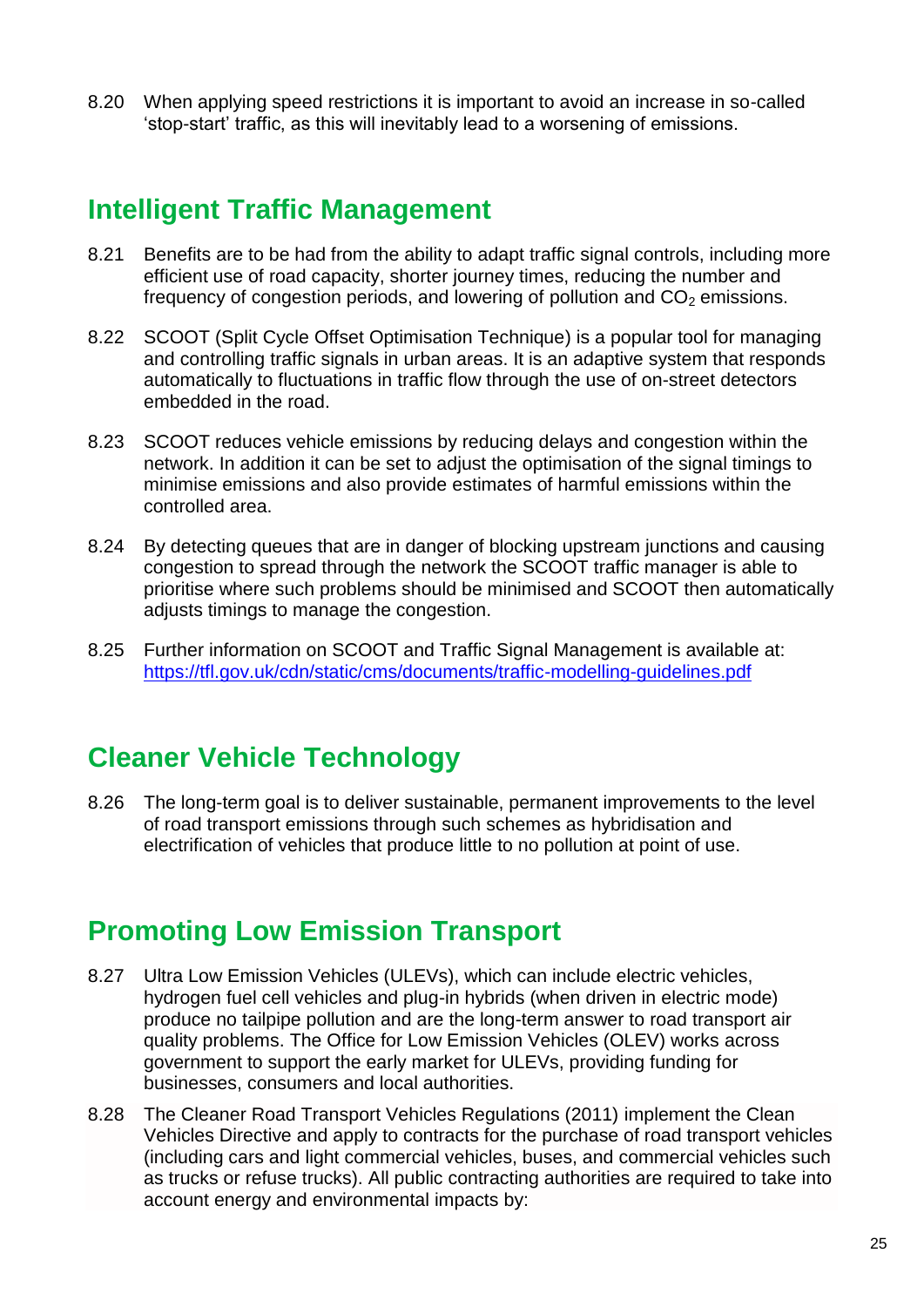- Setting technical specifications for energy and environmental performance in the documentation for the procurement of road transport vehicles;
- Including energy and environmental impacts in the purchasing decision by using energy and environmental impacts as award criteria as part of a procurement procedure; and
- Including energy and environmental impacts in the purchasing decision by monetising them in accordance with set methodology provided within the Directive (this is based on whole life costs and a tool is available) $34$ .
- 8.29 The Government operates a number of schemes through which local authorities can support the uptake of low carbon and ultra-low emission vehicles, such as the Green Bus Technology Fund<sup>35</sup> (for investment in low carbon buses), a low carbon batteries initiative<sup>36</sup> and OLEV.

<sup>&</sup>lt;sup>34</sup> <http://ec.europa.eu/transport/themes/urban/vehicles/directive/>

<sup>35</sup> [https://www.gov.uk/government/publications/clean-bus-technology-fund-2015-proforma-for-local](https://www.gov.uk/government/publications/clean-bus-technology-fund-2015-proforma-for-local-authorities)[authorities](https://www.gov.uk/government/publications/clean-bus-technology-fund-2015-proforma-for-local-authorities)

<sup>36</sup> <https://www.gov.uk/government/news/low-carbon-vehicles-get-government-backing-at-annual-sector-show>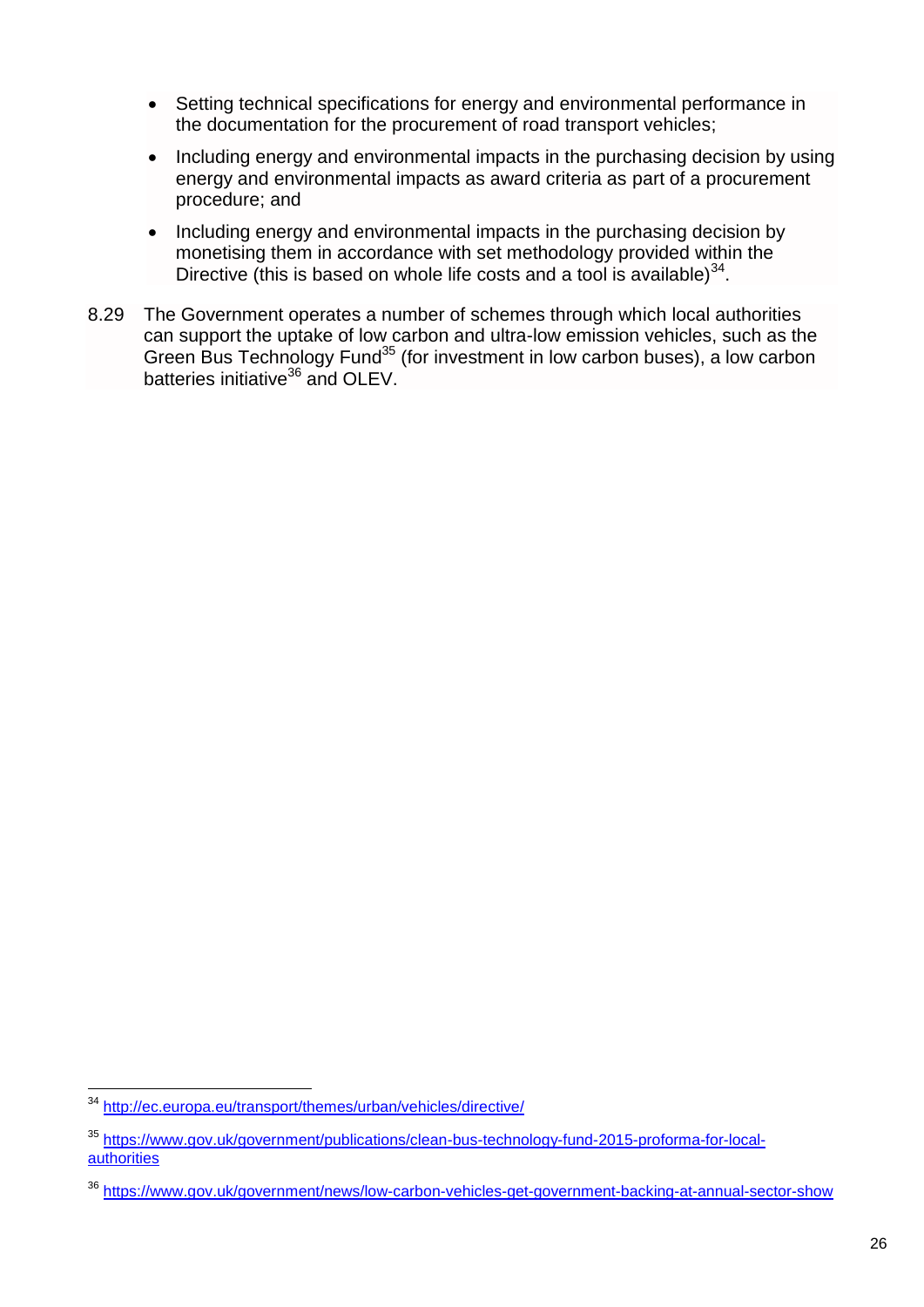#### **Table 2** ‒ **Key OLEV<sup>37</sup> Schemes for 2015-20, which Have Already been Announced**

| <b>Ultra Low Emission Vehicle Programme</b>              |                                                                                                                                                                                        |  |  |  |
|----------------------------------------------------------|----------------------------------------------------------------------------------------------------------------------------------------------------------------------------------------|--|--|--|
| Plug-in Car Grant <sup>38</sup>                          | Grants for ultra-low emission cars to help offset the upfront cost<br>differential of these vehicles. Grants of up to £5,000 will continue to<br>be paid until at least February 2016. |  |  |  |
| Go Ultra Low<br>communications<br>campaign <sup>39</sup> | A joint-funded campaign in partnership with the automotive industry to<br>provide information on ultra-low emission vehicles and increase<br>understanding.                            |  |  |  |
| Go Ultra Low Cities<br>Scheme <sup>40</sup>              | Support for 2-4 key urban areas to become national and international<br>exemplars in driving uptake of ultra-low emission vehicles by<br>implementing innovative policies.             |  |  |  |
| <b>Ultra-Low Emission</b><br>Taxis $41$                  | Support for local authorities and transport operators to transition their<br>taxi fleets to new ultra low emission models and provide supporting<br>infrastructure.                    |  |  |  |
| Chargepoint<br>Infrastructure <sup>42</sup>              | Funding for electric vehicle infrastructure including domestic<br>premises, destination and rapid chargers, public sector workplaces<br>and residential on-street charging.            |  |  |  |
| Hydrogen <sup>43</sup>                                   | Match funding of initial hydrogen refuelling network, with already<br>committed funding for 12 stations.                                                                               |  |  |  |
| Research and<br>development <sup>44</sup>                | Funding for ultra-low emission vehicle related technology<br>development in the UK.                                                                                                    |  |  |  |
| <b>ULEV Readiness</b><br>programme <sup>45</sup>         | Funding for central government and wider public sector organisations<br>to drive uptake in ULEVs and help inform decision-making in public<br>sector fleets.                           |  |  |  |

<u>.</u> <sup>37</sup> <https://www.gov.uk/government/organisations/office-for-low-emission-vehicles>

<sup>38</sup> <https://www.gov.uk/plug-in-car-van-grants/overview>

<sup>39</sup> <https://www.goultralow.com/>

40

[https://www.gov.uk/government/uploads/system/uploads/attachment\\_data/file/386854/141211\\_City\\_Scheme](https://www.gov.uk/government/uploads/system/uploads/attachment_data/file/386854/141211_City_Scheme_Guidance_Final.pdf) Guidance Final.pdf

<sup>41</sup> [https://www.gov.uk/government/uploads/system/uploads/attachment\\_data/file/382190/taxis-preliminary](https://www.gov.uk/government/uploads/system/uploads/attachment_data/file/382190/taxis-preliminary-guidance.pdf)[guidance.pdf](https://www.gov.uk/government/uploads/system/uploads/attachment_data/file/382190/taxis-preliminary-guidance.pdf)

<sup>42</sup> [https://www.gov.uk/government/uploads/system/uploads/attachment\\_data/file/249943/public-sector](https://www.gov.uk/government/uploads/system/uploads/attachment_data/file/249943/public-sector-chargepoint-scheme-guidance-v2.0.pdf)[chargepoint-scheme-guidance-v2.0.pdf](https://www.gov.uk/government/uploads/system/uploads/attachment_data/file/249943/public-sector-chargepoint-scheme-guidance-v2.0.pdf)

<sup>43</sup> [https://www.gov.uk/government/uploads/system/uploads/attachment\\_data/file/307019/ulev-2015-2020.pdf](https://www.gov.uk/government/uploads/system/uploads/attachment_data/file/307019/ulev-2015-2020.pdf)

<sup>44</sup> [https://www.gov.uk/government/uploads/system/uploads/attachment\\_data/file/307019/ulev-2015-2020.pdf](https://www.gov.uk/government/uploads/system/uploads/attachment_data/file/307019/ulev-2015-2020.pdf)

<sup>45</sup> [https://www.gov.uk/government/uploads/system/uploads/attachment\\_data/file/347326/ulev-readiness](https://www.gov.uk/government/uploads/system/uploads/attachment_data/file/347326/ulev-readiness-project.pdf)[project.pdf](https://www.gov.uk/government/uploads/system/uploads/attachment_data/file/347326/ulev-readiness-project.pdf)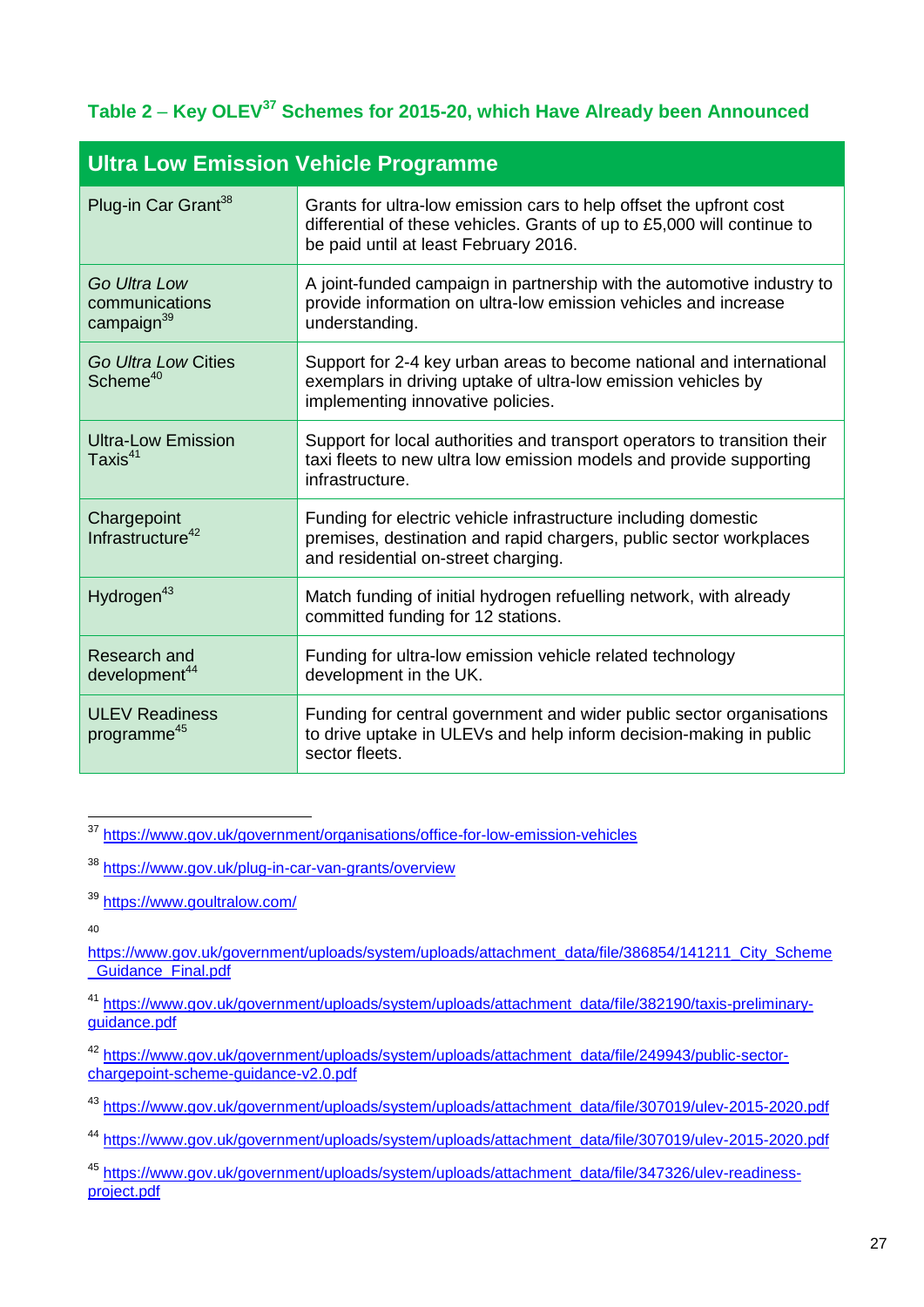#### <span id="page-31-0"></span>**Evaluating the Benefits of Transport Measures**

- 8.30 The evidence for the impact of traffic related air pollution on human health is wellfounded, but it is not always easy to assess the outcomes (impacts) associated with individual transport measures, due in part to the cross-cutting nature of pollution sources and the multiple benefits that may arise from any given action. For instance, a behaviour change campaign may both avoid trips and shift the mode of transport (e.g. from car to public transport). This in turn will have an impact by reducing traffic levels and congestion, and so reduce vehicle emissions.
- 8.31 Defra has also developed abatement cost guidance for valuing the impacts of changes in air quality<sup>46</sup> (this was developed primarily for English local authorities carrying out their LAQM duties). As part of its guidance, summary values (known as 'damage costs') have been developed for use in appraisal processes where the impacts on air pollution are relatively small (defined as impact valued at less than £50 million). Damage costs provide the benefits of marginal air quality improvements in benefits (reckoned in £ per tonne of pollutant reduced). The damage costs value the health impact of a unit of air pollutant emission on mortality (both chronic and acute) and morbidity (hospital admissions).

<sup>46</sup> [https://www.gov.uk/government/uploads/system/uploads/attachment\\_data/file/197898/pb13912-airquality](https://www.gov.uk/government/uploads/system/uploads/attachment_data/file/197898/pb13912-airquality-abatement-cost-guide.pdf)[abatement-cost-guide.pdf](https://www.gov.uk/government/uploads/system/uploads/attachment_data/file/197898/pb13912-airquality-abatement-cost-guide.pdf) and https://www.gov.uk/guidance/air-quality-economic-analysis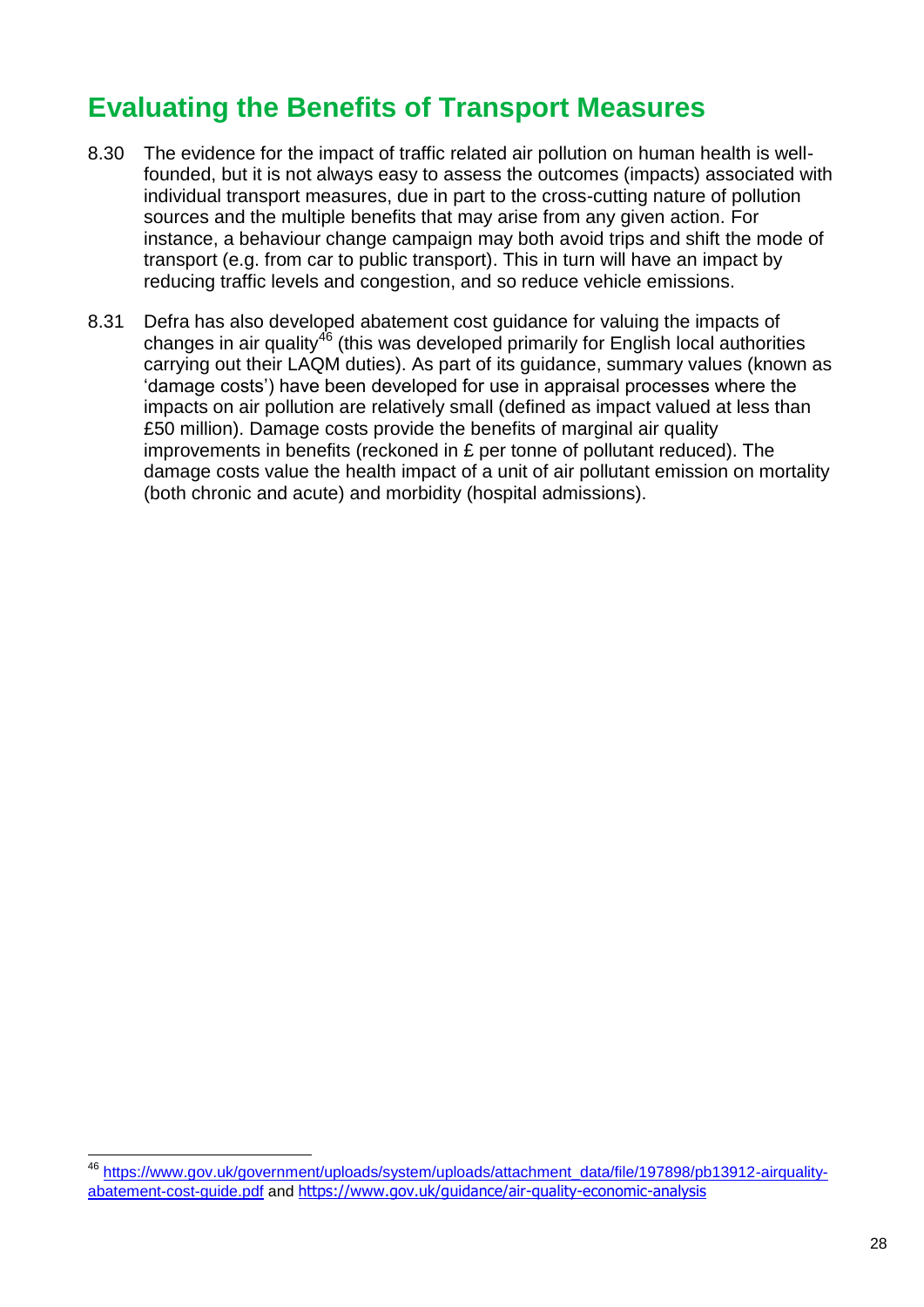### <span id="page-32-0"></span>**Chapter 9: Planning and Building Regulations**

#### <span id="page-32-1"></span>**National Planning Policy and Guidance**

- 9.1 The planning and air quality functions of local authorities should be carried out in close cooperation. The National Planning Policy Framework sets out national planning policies and principles for England and how these are expected to be applied. It provides a Framework within which local people and their councils produce their own distinctive local and neighbourhood plans which reflect the needs and priorities of their communities.
- 9.2 The Framework includes specific policies in relation to air quality and air quality management areas but also other national policy relevant to air quality including promoting sustainable transport. The Framework is available at: <http://planningguidance.planningportal.gov.uk/blog/policy/>
- 9.3 To support the Framework, planning practice guidance on air quality has been published which provides guiding principles on how planning should take account of the impact of new development on air quality. This includes guidance on the role of Local Plans with regards to air quality, when air quality may be relevant to a planning application and how impacts on air quality can be mitigated.
- 9.4 A number of other planning guidance documents will be relevant to considering air quality including travel plans, transport assessments and statements in decision taking planning obligations and use of conditions. The planning practice guidance is available at: <http://planningguidance.planningportal.gov.uk/blog/guidance/>

#### <span id="page-32-2"></span>**Building Regulations**

- 9.5 The Building Regulations typically apply to the construction, extension or conversion of a building and also the provision of some services and fittings e.g. replacement windows and installation of boilers. The Building Regulations include requirements to provide adequate ventilation.
- 9.6 Information about the requirement of the building regulations and guidance on ways to comply is available at: [https://www.gov.uk/topic/planning](https://www.gov.uk/topic/planning-development/building-regulations)[development/building-regulations](https://www.gov.uk/topic/planning-development/building-regulations)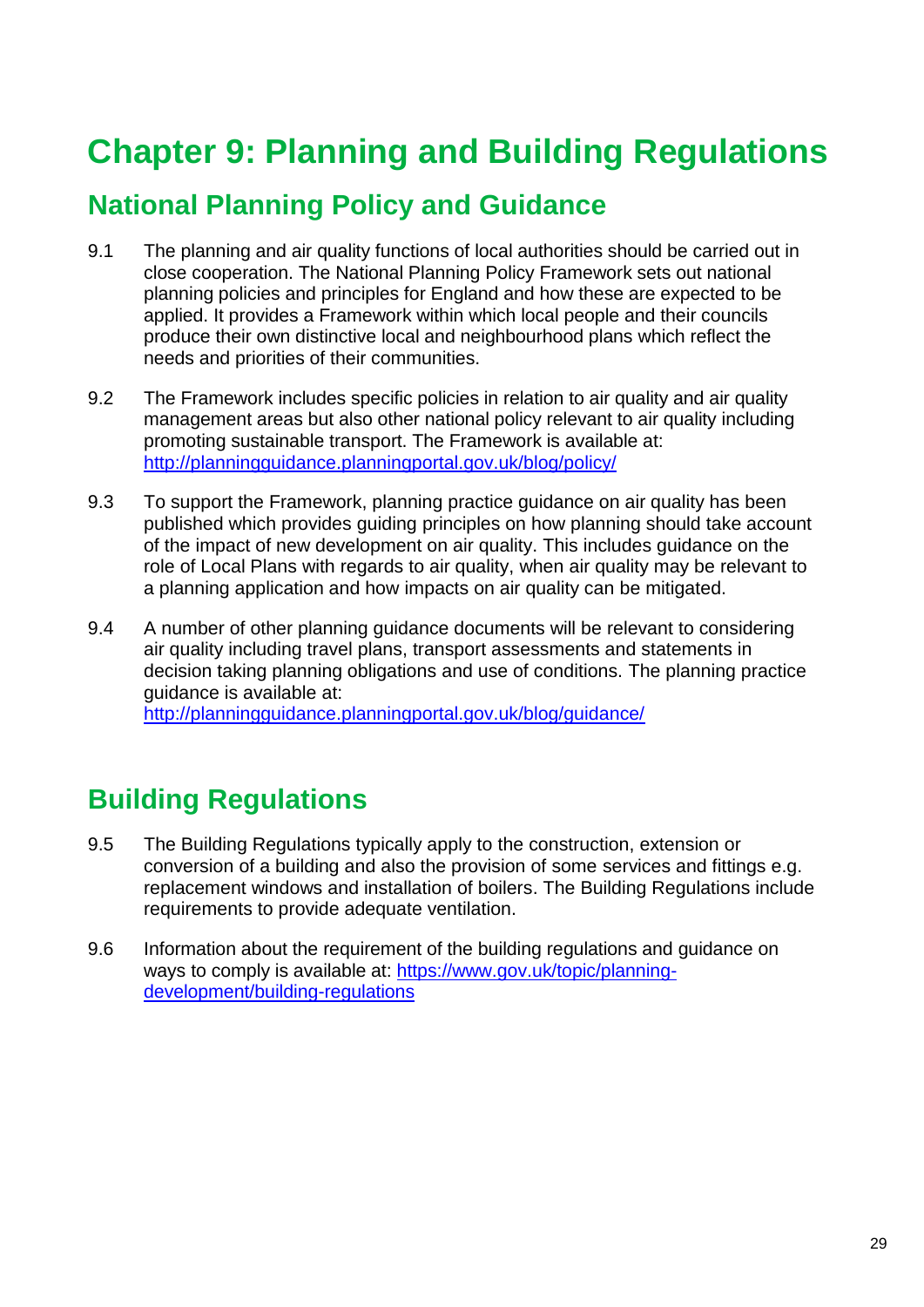### <span id="page-33-0"></span>**Part 2: Further Guidance**

#### <span id="page-33-1"></span>**Defra Local Air Quality Management**

Defra has dedicated webpages which provide advice on Local Air Quality Management, including a range of LAQM support tools.

<http://laqm.defra.gov.uk/>

#### <span id="page-33-2"></span>**Defra UK Air website**

The UK-AIR (Air Information Resource) webpages provide in-depth information on air quality and air pollution in the UK. A range of information is available, including the [latest](http://uk-air.defra.gov.uk/latest)  [pollution levels,](http://uk-air.defra.gov.uk/latest) [pollution forecast information,](http://uk-air.defra.gov.uk/forecasting) [a data archive,](http://uk-air.defra.gov.uk/data) and details of the various [monitoring networks.](http://uk-air.defra.gov.uk/networks)

<http://uk-air.defra.gov.uk/>

#### <span id="page-33-3"></span>**LAQM Support Helpdesk**

A Helpdesk is operated on behalf of Defra and the Devolved Administrations: <http://laqm.defra.gov.uk/helpdesks.html>

Tel: 0800 032 7953

Email: [laqmhelpdesk@uk.bureauveritas.com](mailto:laqmhelpdesk@uk.bureauveritas.com)

Frequently asked questions: <http://laqm.defra.gov.uk/laqm-faqs/>

#### <span id="page-33-4"></span>**Planning and Development Guidance**

The Department for Communities and Local Government (DCLG) 'planning practice guidance web-based resource' provides an easy way to navigate between the National Planning Policy Framework and relevant planning practice guidance, including:

Planning and air quality: [http://planningguidance.planningportal.gov.uk/blog/guidance/air](http://planningguidance.planningportal.gov.uk/blog/guidance/air-quality/)[quality/](http://planningguidance.planningportal.gov.uk/blog/guidance/air-quality/)

Travel plans, transport assessments and statements in decision-taking: [http://planningguidance.planningportal.gov.uk/blog/guidance/travel-plans-transport](http://planningguidance.planningportal.gov.uk/blog/guidance/travel-plans-transport-assessments-and-statements-in-decision-taking/)[assessments-and-statements-in-decision-taking/](http://planningguidance.planningportal.gov.uk/blog/guidance/travel-plans-transport-assessments-and-statements-in-decision-taking/)

Planning permission - permitted development rights (including Town and Country Planning Order): [http://planningguidance.planningportal.gov.uk/blog/guidance/when-is-permission](http://planningguidance.planningportal.gov.uk/blog/guidance/when-is-permission-required/what-are-permitted-development-rights/)[required/what-are-permitted-development-rights/](http://planningguidance.planningportal.gov.uk/blog/guidance/when-is-permission-required/what-are-permitted-development-rights/)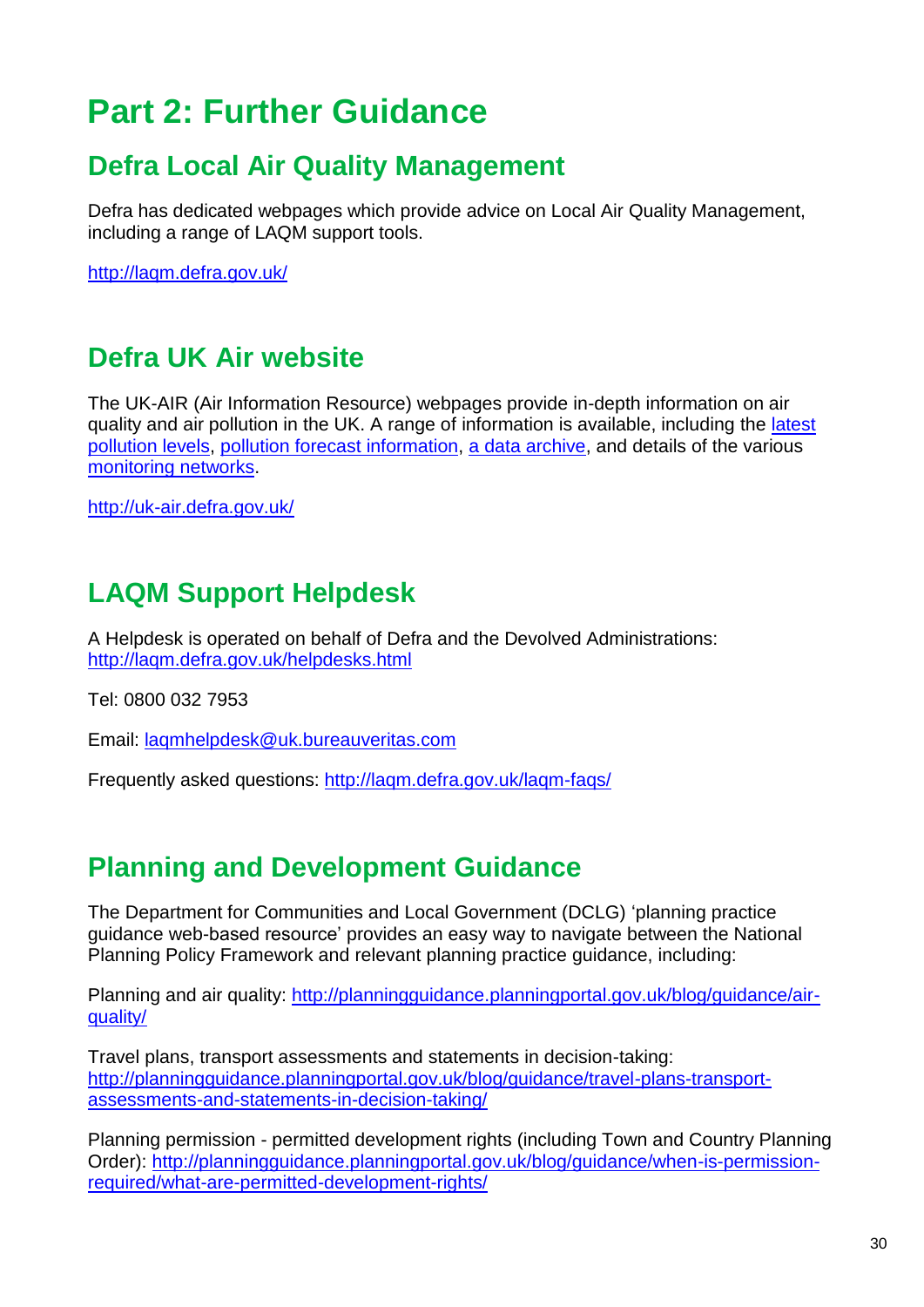Town and Country Planning (General Permitted Development) (England) Order 2015: <http://www.legislation.gov.uk/uksi/2015/596/made>

The Greater London Authority and London Councils have produced Supplementary Planning Guidance (SPG) on how to control dust and emissions from construction and demolition. It is not a requirement to comply with this guidance but local authorities and developers may find it useful in their efforts to reduce emissions from construction and demolition:

The SPG seeks to reduce emissions of dust,  $PM_{10}$  and  $PM_{2.5}$  from construction and demolition activities in London. It also aims to manage emissions of nitrogen oxides  $(NO<sub>x</sub>)$  from construction and demolition machinery by means of a new non-road mobile machinery ultra-low emissions zone (ULEZ):

[https://www.london.gov.uk/sites/default/files/Dust%20and%20Emissions%20SPG%208%](https://www.london.gov.uk/sites/default/files/Dust%20and%20Emissions%20SPG%208%20July%202014_0.pdf) [20July%202014\\_0.pdf](https://www.london.gov.uk/sites/default/files/Dust%20and%20Emissions%20SPG%208%20July%202014_0.pdf)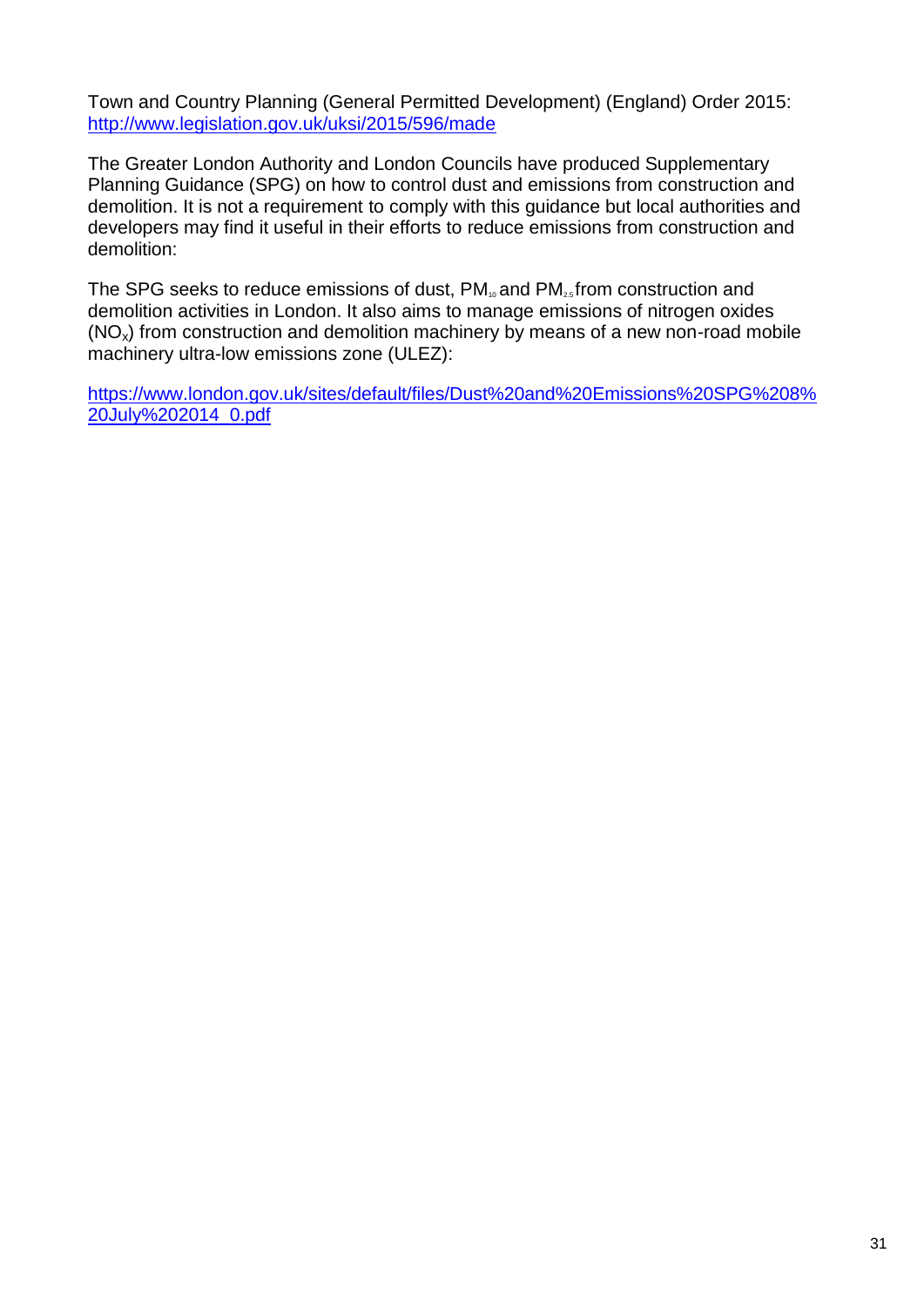## <span id="page-35-0"></span>**Glossary of Terms**

| <b>AQMA</b>       | Air Quality Management Area                          |  |  |
|-------------------|------------------------------------------------------|--|--|
| <b>ASR</b>        | <b>Annual Status Report</b>                          |  |  |
| CAZ               | Clean Air Zone                                       |  |  |
| <b>COMEAP</b>     | Committee on the Medical Effects of Air Pollution    |  |  |
| <b>DCLG</b>       | Department for Communities and Local Government      |  |  |
| Defra             | Department for Environment, Food and Rural Affairs   |  |  |
| <b>DfT</b>        | <b>Department for Transport</b>                      |  |  |
| <b>LAQM</b>       | <b>Local Air Quality Management</b>                  |  |  |
| LAQM PG16         | Local Air Quality Management Policy Guidance 2016    |  |  |
| LAQM TG16         | Local Air Quality Management Technical Guidance 2016 |  |  |
| <b>LTP</b>        | <b>Local Transport Plan</b>                          |  |  |
| NO <sub>2</sub>   | Nitrogen Dioxide                                     |  |  |
| NO <sub>x</sub>   | Oxides of Nitrogen                                   |  |  |
| <b>OLEV</b>       | <b>Office of Low Emission Vehicles</b>               |  |  |
| <b>PHOF</b>       | <b>Public Health Outcomes Framework</b>              |  |  |
| $PM_{10}$         | Particulate Matter – 10 micrometres in diameter      |  |  |
| PM <sub>2.5</sub> | Particulate Matter - 2.5 micrometres in diameter     |  |  |
| <b>SCOOT</b>      | <b>Split Cycle Offset Optimisation Technique</b>     |  |  |
| <b>SEA</b>        | <b>Strategic Environmental Assessment</b>            |  |  |
| SO <sub>2</sub>   | <b>Sulphur Dioxide</b>                               |  |  |
| <b>SPG</b>        | <b>Supplementary Planning Guidance</b>               |  |  |
| <b>ULEV</b>       | <b>Ultra Low Emission Vehicles</b>                   |  |  |
| <b>ULEZ</b>       | Ultra-low emission zone                              |  |  |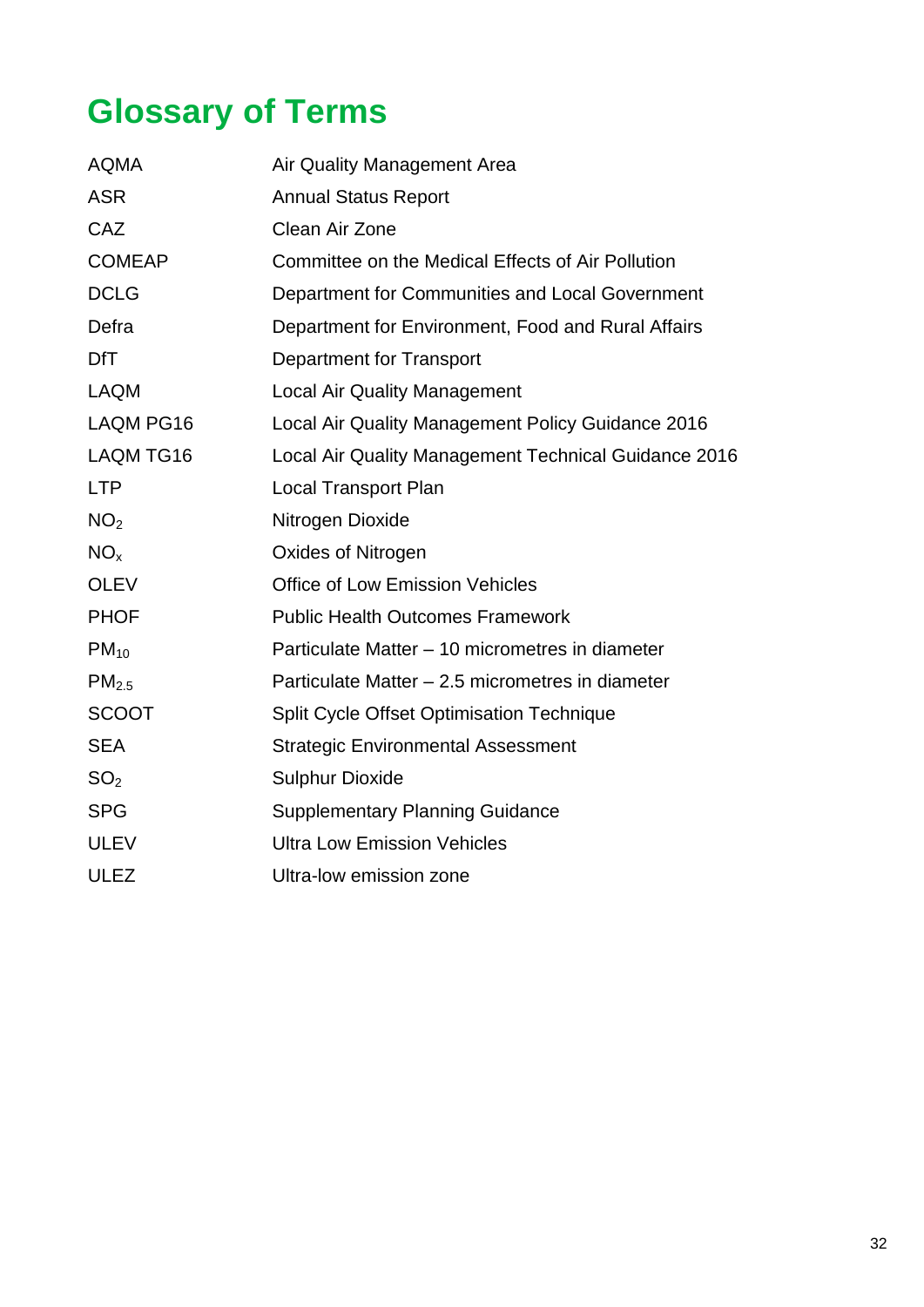### <span id="page-36-0"></span>**Annex A: Air Quality Objectives Contained in the Air Quality (England) Regulations 2000 (2002 as Amended)**

| <b>Pollutant</b>                             | <b>Objective</b>                                                      | <b>Averaging</b><br><b>Period</b>    |
|----------------------------------------------|-----------------------------------------------------------------------|--------------------------------------|
| Nitrogen<br>Dioxide - $NO2$                  | 200 $\mu$ g/m <sup>3</sup> not to be exceeded more than 18 times/year | 1-hour mean                          |
|                                              | 40 $\mu$ g/m <sup>3</sup>                                             | Annual mean                          |
| Particles - $PM_{10}$                        | 50 $\mu$ g/m <sup>3</sup> not to be exceeded more than 35 times/ year | 24-hour mean                         |
|                                              | 40 $\mu$ g/m <sup>3</sup>                                             | Annual mean                          |
| <b>Sulphur Dioxide</b><br>(SO <sub>2</sub> ) | 266 $\mu$ g/m <sup>3</sup> not to be exceeded more than 35 times/year | 15 minute mean                       |
|                                              | 350 $\mu$ g/m <sup>3</sup> not to be exceeded more than 24 times/year | 1 hour mean                          |
|                                              | 125 $\mu$ g/m <sup>3</sup> not to be exceeded more than 3 times/year  | 24 hour mean                         |
| Benzene <sup>47</sup>                        | 16.25 $\mu$ g/m <sup>3</sup>                                          | Running annual mean                  |
|                                              | 5.00 $\mu$ g/m <sup>3</sup>                                           | Annual mean                          |
| 1,3-butadiene                                | 2.25 $\mu$ g/m <sup>3</sup>                                           | Running annual mean                  |
| Carbon<br>Monoxide                           | 10.00 mg/m <sup>3</sup>                                               | Maximum daily<br>running 8-hour mean |
| Lead                                         | 0.5 $\mu$ g/m <sup>3</sup>                                            | Annual mean                          |
|                                              | 0.25 $\mu$ g/m <sup>3</sup>                                           | Annual mean                          |

<sup>&</sup>lt;sup>47</sup> As stated in Chapter 2, local authorities in England are not required to report on Benzene, 1,3- butadiene, Carbon Monoxide and Lead. However, they remain in statute should local circumstances change and require the local authority to address the issue.